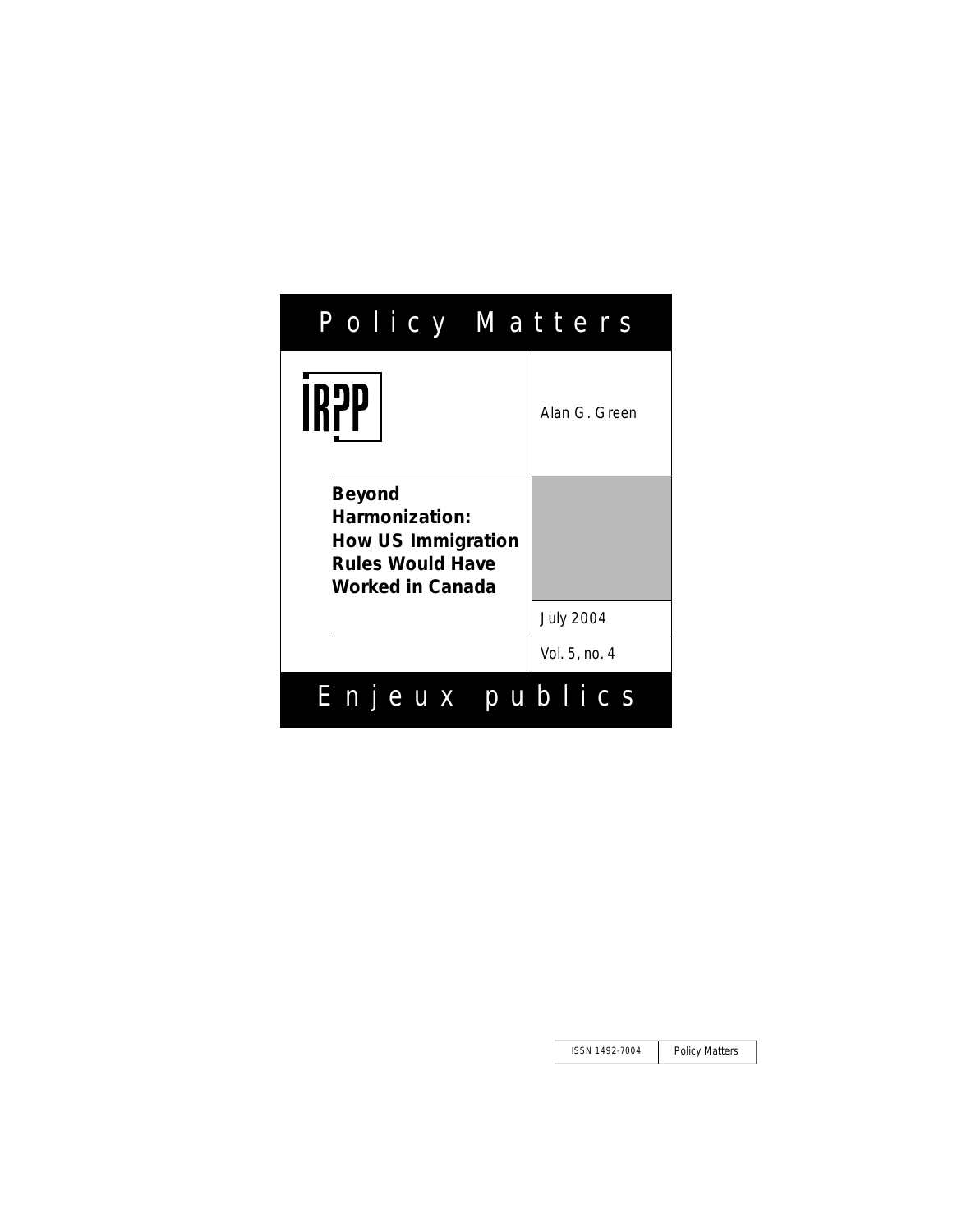Biographical Notes

**Alan G. Green** is an emeritus professor at Queen's University and teaches in the Department of Economics. Mr. Green's areas of research are the evolution of labour markets and regional income inequality. His work on regional income examined long-run trends in regional income inequality. His research on labour markets has focused on the economics of immigration, with a particular emphasis on Canadian immigration policy. His first book was published in 1973, and recent published work has examined such themes as the geographic distribution of immigrants to Canada before the First World War; the impact of the points system on the composition of immigrants to Canada; and most recently, the evolution of Canadian immigration policy from its roots in the late nineteenth century to the present.

This paper was originally presented at the IRPP workshop "Revisiting Canada's Immigration Policy Post-September 11th," Toronto, May 2-3, 2002.

 $2$  Enjeux publics Juillet 2004 Vol. 5, n° 4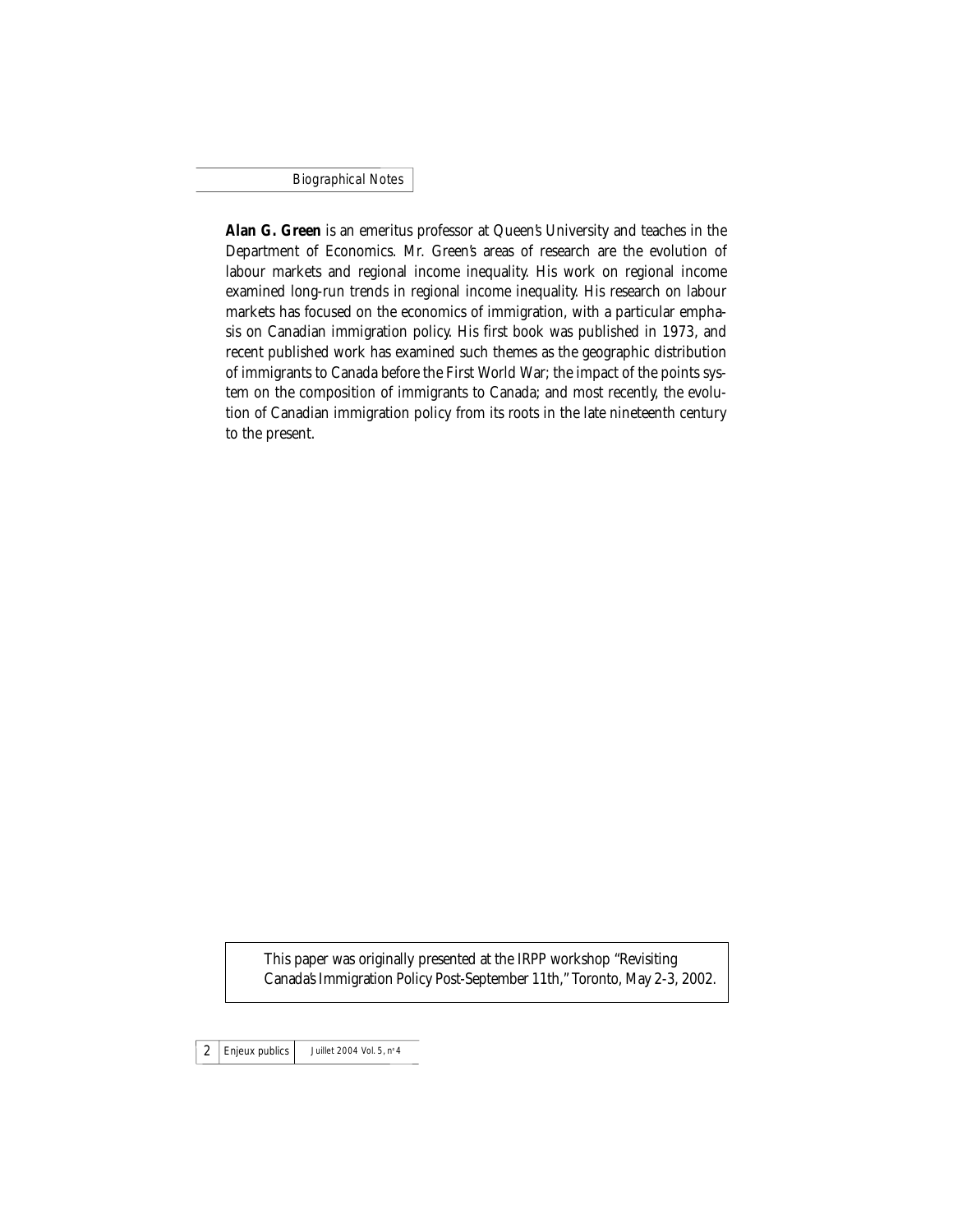### **Summary**

Following 9/11, renewed efforts have been made to increase the integration of the Canadian and American economies. Part of this drive has been focused on the need to increase security within North America. Another has been focused on the need for a customs union or a common market between the two countries. These proposals are meant to expand current trade arrangements to incorporate the establishment of a common tariff against third countries and to allow the free movement of capital and labour between Canada and the United States. Alan Green's study deals with the consequences of the latter.

One of the implicit assumptions in the proposal to allow for the free movement of labour between the countries is that we are dealing with two closed economies. This is clearly not the case. For example, immigration into Canada over the last half century has rivalled that of earlier peak inflow decades, while immigration into the US during the last three decades has exceeded that of any decade in the last century. In Canada, immigration now accounts for about twothirds of population growth. Hence, any move toward free movement of labour between the two countries must take into account the effects of immigration and immigration policy on labour-market integration.

The question, then, is this: If there is to be labour-market integration, since immigration plays an important role in it, whose immigration policy will prevail? On the basis of size alone, it is reasonable to assume that the main regulatory provisions concerning how many people are to be admitted and who those people should be will more closely follow the US model than the Canadian one. This is an important assumption, since in the 1920s, the US adopted a very different approach to that of Canada. US immigration policy imposed a quota system that apportioned the inflow across countries in a way that was biased toward immigrants from the traditional source areas of northwestern Europe. Canada, however, did not set a quota for admission but adopted a more flexible immigration policy according to which the annual inflow was tied to the state of the Canadian labour market. Nevertheless, Canadian immigration policy was as discriminatory as that of the US, as it favoured the US, the UK and north-western Europe. Both Canada and the US adopted a more universal admission policy during the 1960s.

In this paper, Green adopts a counterfactual approach — a "What if...?" historical methodology — to analyze what would have happened to the Canadian economy had Canada adopted US immigration regulations at the start of the last century. He has selected three periods for study: the years of Western settlement (1870-1914), the interwar years (1919-39), and the post-Second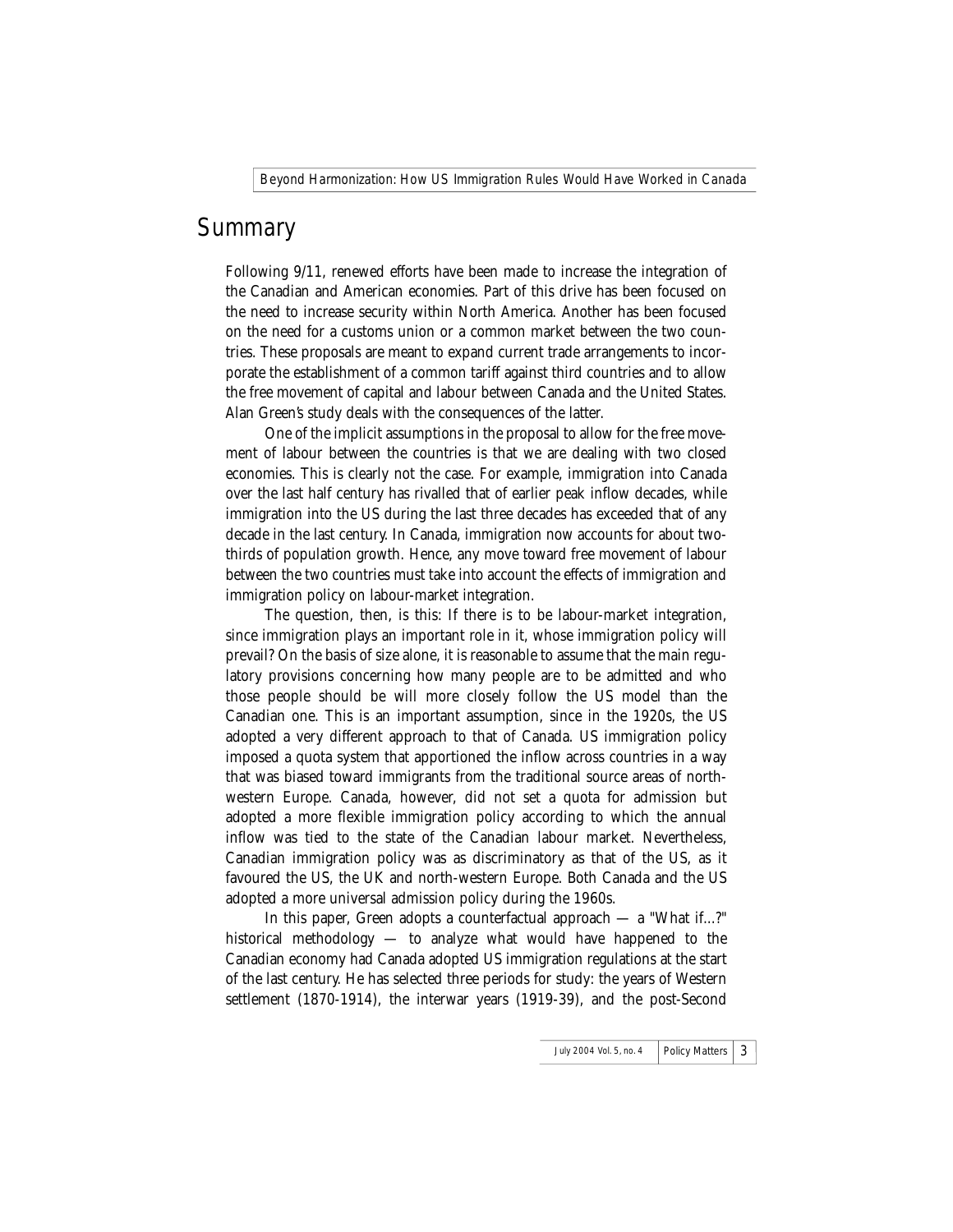World War period. With US versus Canadian immigration policy, it is unclear what the outcome of the first period would have been. Probably Canada would have had a smaller total population, slowing the settlement of the West. In the second period, the adoption of the US immigration policy of fixed annual quotas would have meant a loss of flexibility in levels of inflow. This flexibility served Canada well in the post–Second World War period, as the country went through a major structural transformation from a resource-based to an industrial-urban economy. In addition, an independent immigration policy allowed Canada to introduce the point system in the 1960s. The US has no such policy.

In addition to examining the three periods, Green studies the impact of immigration flows on technological change in Western agriculture in the 1920s and on long-run manufacturing growth. His findings show that high levels of immigration in Canada slowed the transition to a modern farm sector in the West and differentiated Canada's growth path from that of its neighbour to the south.

Finally, the author reports on two recent studies that examined the role of immigrants as "shock troops" in the process of structural change in the economy. Both studies concluded that immigrants eased the transition by moving into and out of the affected sectors faster than their native-born counterparts. As a result, immigrants helped to lower the cost of transition and so contributed to a rise in the standard of living. US immigration policy, with its fixed annual quota model, could not have responded as rapidly to structural change.

This study suggests that immigration has had a profound influence on long-run economic and social development in this country. Immigration will play an increasingly important role in shaping Canada's future, and, Green argues, it is imperative that we maintain sovereignty over this vital area of national policy.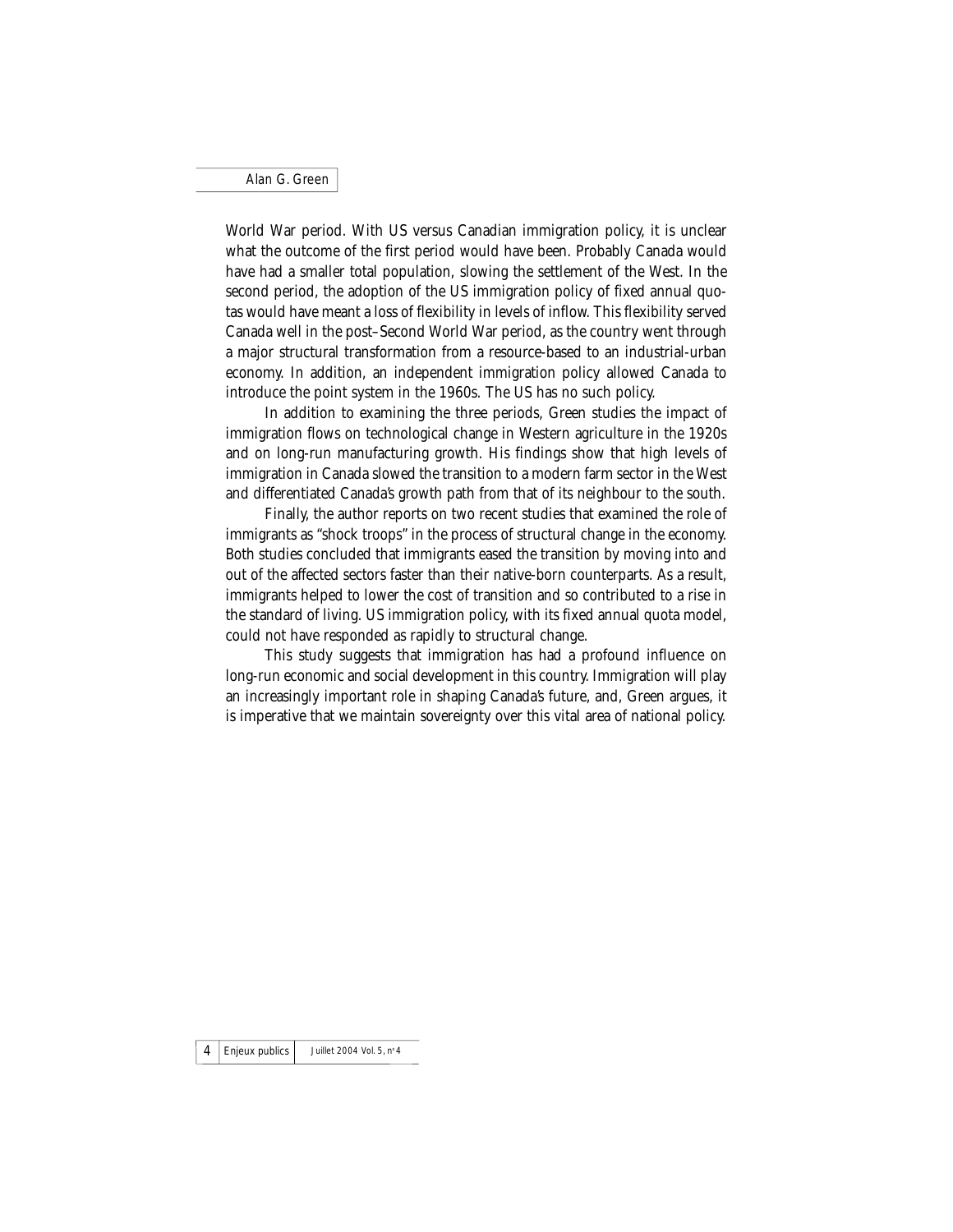#### Résumé

À la suite des événements du 11 septembre 2001, nous avons assisté à un renouvellement des efforts pour accélérer l'intégration des économies canadienne et américaine. Cette campagne est axée, d'une part, sur le besoin de renforcer la sécurité en Amérique du Nord et, d'autre part, sur la nécessité de créer une union douanière ou un marché commun entre les deux pays. Ces propositions visent à élargir les accords commerciaux actuels pour y incorporer l'instauration d'un tarif commun pour les pays tiers et à permettre la libre circulation des capitaux et de la main-d'œuvre entre le Canada et les États-Unis. L'étude d'Alan Green traite des conséquences de la réalisation de ce dernier objectif.

L'une des hypothèses qui sous-tend la proposition visant à permettre la libre circulation de la main-d'œuvre entre les deux pays est que nous sommes en présence de deux économies fermées. Or, il n'en est rien. L'auteur explique qu'au cours des 50 dernières années, l'immigration au Canada a été comparable aux sommets atteints au cours des décennies précédentes, tandis que l'immigration des 30 dernières années aux États-Unis a dépassé celle des décennies antérieures du dernier siècle. À l'heure actuelle, l'immigration au Canada représente environ les deux tiers de la croissance de la population. Par conséquent, toute décision concernant la libre circulation de la main-d'œuvre entre les deux pays doit tenir compte des effets de l'immigration et des politiques afférentes sur l'intégration du marché du travail.

La question que se pose Alan Green est donc la suivante : compte tenu de l'importance du rôle joué par l'immigration, quelle politique d'immigration prévaudrait, entre celle du Canada et celle des États-Unis, s'il y avait intégration du marché du travail ? Si l'on se fie uniquement à la taille, on peut raisonnablement supposer que les règles principales concernant le nombre de personnes qui seraient admises et les critères auxquels elles devraient répondre s'inscriraient davantage dans le modèle américain. Cette hypothèse s'avère importante, car les États-Unis, dans les années 1920, ont adopté une approche très différente de celle du Canada. La politique d'immigration américaine a imposé un système de quota qui établissait des pourcentages d'admission selon la nationalité de manière à privilégier les immigrants en provenance des pays du nord-ouest de l'Europe. Pour sa part, le Canada n'a pas établi de quota d'admission, préférant plutôt adopter une politique d'immigration plus souple suivant laquelle le nombre d'immigrants admis annuellement dépendait de la situation du marché du travail au pays. Cette politique était cependant aussi discriminatoire que celle des États-Unis, puisqu'elle favorisait les immigrants en provenance des États-Unis, du Royaume-Uni et des pays du nord-ouest de l'Europe. Le Canada et les États-Unis ont tous deux adopté une politique d'admission plus universelle au cours des années 1960.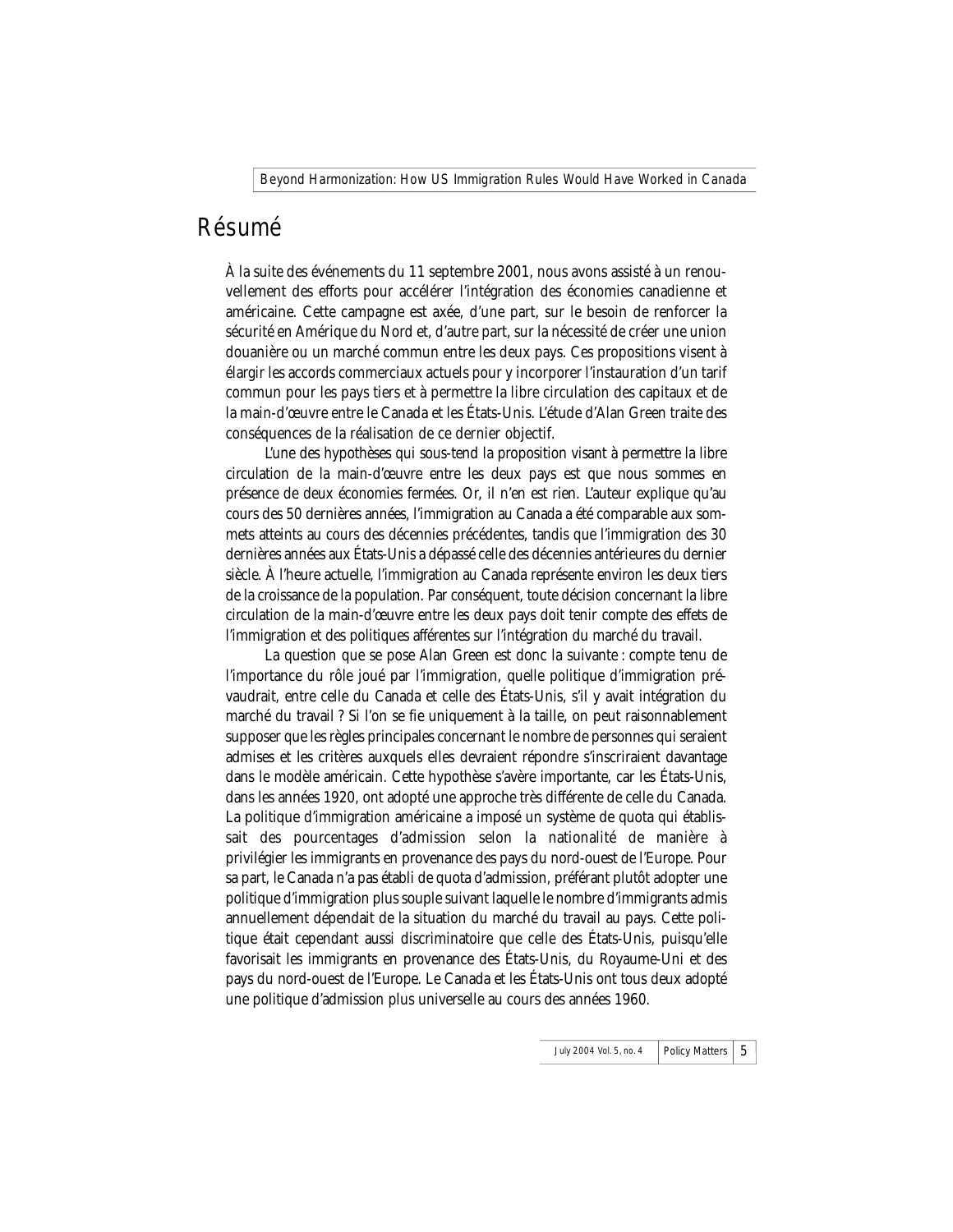Dans cette étude, Alan Green adopte une démarche hypothético-déductive — une méthode de simulation historique — pour analyser les répercussions qu'aurait eues sur l'économie canadienne l'adoption des règles américaines en matière d'immigration par le Canada au début du siècle dernier. Il a retenu trois périodes pour son étude, à savoir les années de la colonisation de l'Ouest (1870- 1914), les années de l'entre-deux-guerres (1919-1939) et la période suivant la Seconde Guerre mondiale. Lorsque l'on compare les politiques d'immigration des deux pays, on peut difficilement dire quel aurait été l'effet pour la première période. Il est probable que la population totale au Canada aurait été plus faible, ce qui aurait ralenti la colonisation de l'Ouest. Dans le cas de la deuxième période, l'adoption de la politique de quotas annuels fixes des États-Unis se serait traduite par une perte de souplesse quant au nombre d'immigrants admis. Or, cette souplesse a bien servi le Canada après la Seconde Guerre mondiale, période au cours de laquelle le pays a subi une transformation structurelle majeure, passant d'une économie axée sur les ressources naturelles à une économie industrielle et urbaine. Le fait d'avoir une politique d'immigration indépendante a, en outre, permis au Canada d'instaurer le système de points d'appréciation dans les années 1960. Il n'y a pas de tel système aux États-Unis.

Parallèlement à l'examen des trois périodes, Alan Green se penche sur l'impact de l'immigration sur les changements technologiques dans le secteur de l'agriculture de l'Ouest dans les années 1920 et sur la croissance à long terme du secteur manufacturier. Les conclusions de son étude démontrent que les niveaux d'immigration élevés au Canada ont ralenti la modernisation du secteur agricole dans l'Ouest et ont incité le Canada à emprunter une voie de croissance différente de celle de son voisin du sud.

L'auteur utilise également deux études qui ont été réalisées récemment pour examiner le rôle des immigrants comme facteur d'ajustement dans le processus de changement structurel de l'économie. Ces études arrivent à la conclusion que les immigrants ont facilité la transition de l'économie en abandonnant les secteurs touchés plus rapidement que leurs confrères nés au Canada. Les immigrants ont ainsi permis de diminuer les coûts de la transition et contribué à augmenter le niveau de vie. Compte tenu de ses quotas annuels fixes, la politique d'immigration américaine n'aurait pas pu réagir aussi rapidement au changement structurel.

En conclusion, cette étude indique que l'immigration a fortement influencé le développement socio-économique à long terme au Canada. L'immigration jouera un rôle de plus en plus important dans l'avenir du Canada et, selon Alan Green, il est impératif de conserver notre souveraineté dans ce domaine crucial de la politique nationale.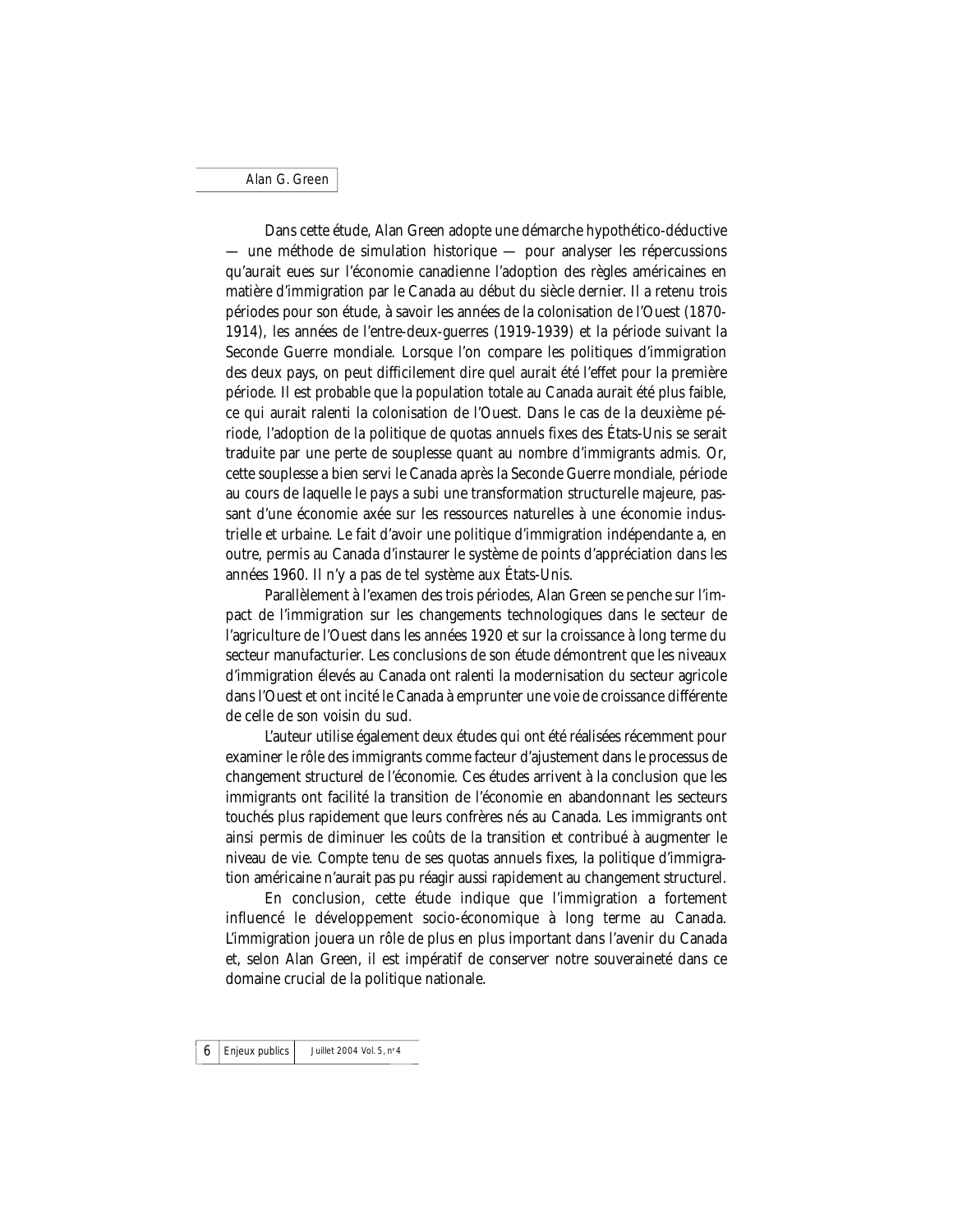| Introduction                                                     | 8  |
|------------------------------------------------------------------|----|
| Immigration Trends in Canada and<br>the United States, 1900-2000 | 9  |
| The Source of Immigrants to Canada and<br>the United States      | 12 |
| "What If?": A Counterfactual Proposition                         | 14 |
| Initial Conditions, 1870-1913                                    | 15 |
| The End of the Age of Mass Migration,<br>1920-50                 | 18 |
| Immigration and Postwar Economic Growth,<br>1945-60              | 20 |
| Universalism and the Point System                                | 21 |
| Conclusion                                                       | 27 |
| References                                                       | 29 |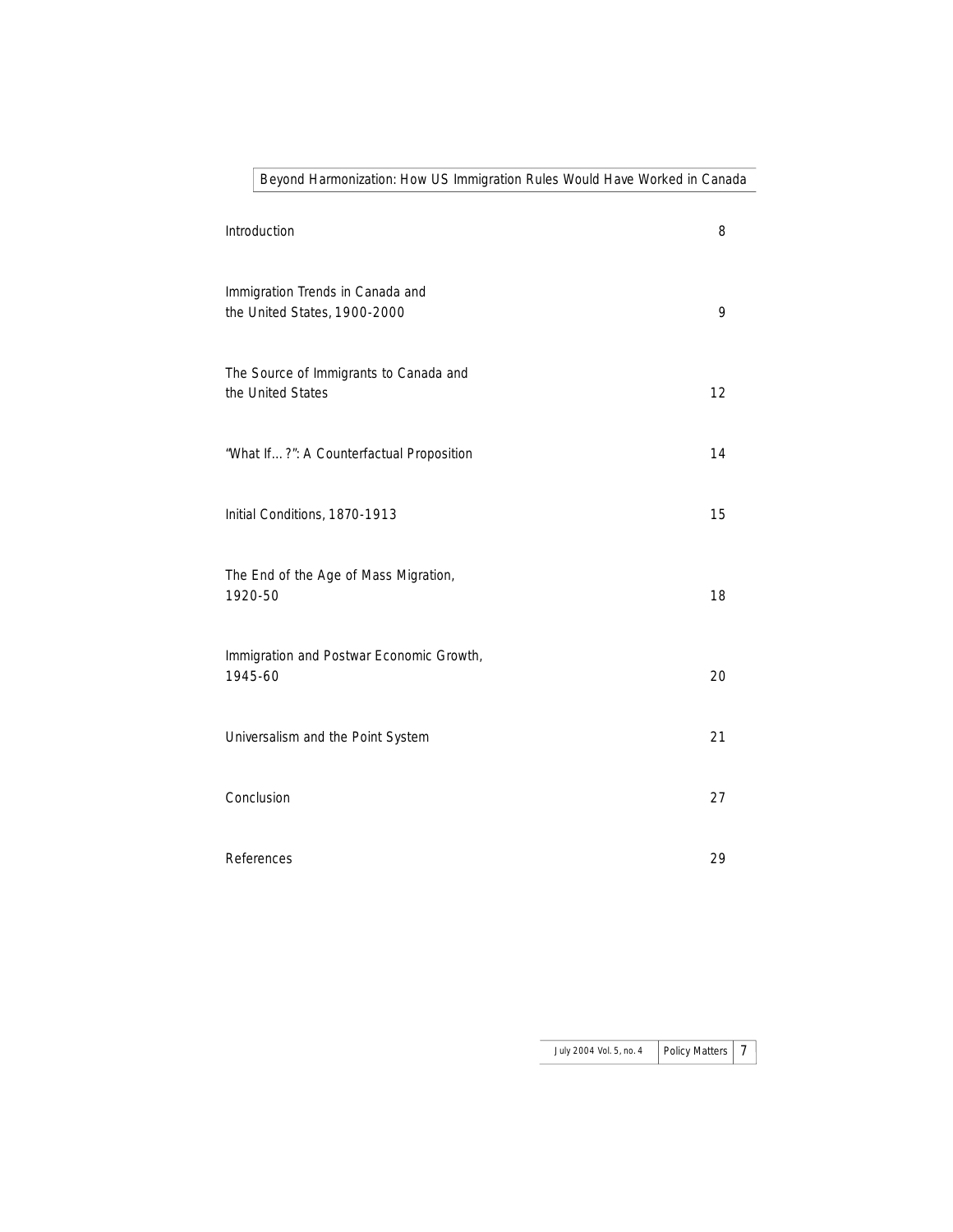## Introduction

Since 9/11, debate has revived over the possibility of a greater economic integration of Canada and the United States. Two recent studies (Dobson 2002 and Goldfarb 2003) have suggested that to facilitate this integration, a single North American labour market should be created, one that permits the free flow of labour between the two countries. This would unquestionably have some benefits for the operation of the labour markets in Canada and the United States. But the studies do not address one problem: both countries have fairly vigorous immigration programs. For example, between 1950 and 2000, the US admitted 25 million documented immigrants, while Canada admitted about 8 million. Any plan to integrate North American labour markets must therefore deal with this openness to external supplies of labour and the economic issues — to say nothing of the social and security issues — associated with large population flows.

Any move toward a more integrated North American labour market would require a harmonization of Canadian and American immigration policies. For example, if one country wished to shut down its immigration inflow while the other did not, immigrants could first enter North America via the open country and then move to the closed country. Even if this problem were overcome, consider the problems that would emerge if the desired composition of immigrants — selected either by source region or by skill — were different in each country.

In order to investigate the implications of such a situation, I will start from an extreme position: in negotiations to reconcile policy differences, Canada would end up adopting American-style regulations governing the admission of immigrants. This is not an unreasonable projection, given that over the last half century the US admitted over three times as many immigrants as Canada did; that is to say, 25 million compared with our 8 million immigrants. The question is, would such an outcome affect the economic (and social) development of the country? The short answer is "Yes."

In examining this conclusion, it is useful to adopt a historical approach, because the effects of immigration are potentially very large, and it takes time for them to work themselves out. Moreover, the impact of immigration on the economy is subtle, and so it is difficult to evaluate fully in the short run. Hence, to understand how a particular policy regime influences events, we need to examine how such policies have evolved. Once we have understood how immigration policy has been used in the past to help solve specific problems, we can then better understand how the absence of a domestically derived immigration policy may have changed the very nature of long-term economic development in this country.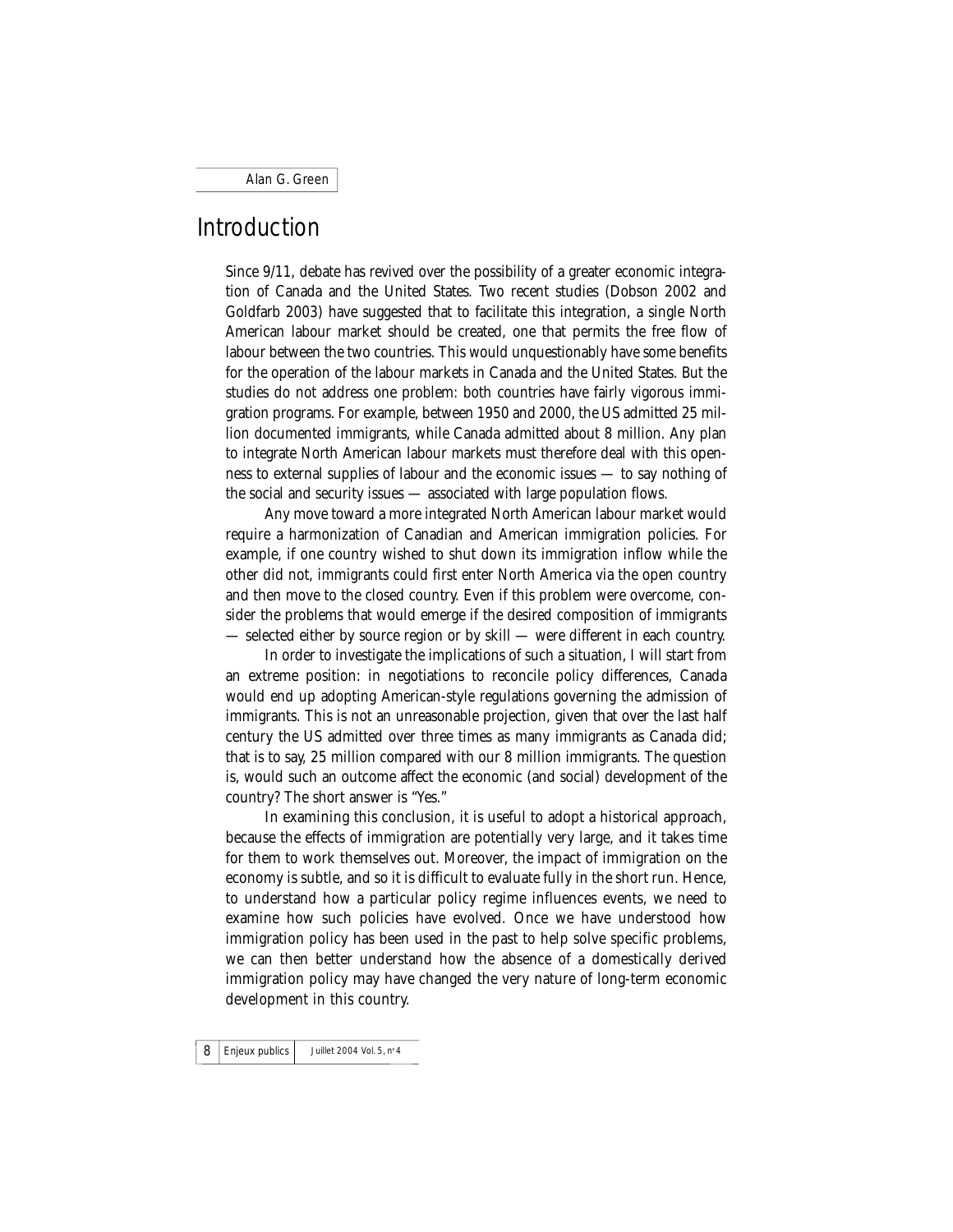In this paper, I will address the question of how Canada's handling of particular economic problems would have produced different economic outcomes had this country adopted US immigration regulations during the last century. I will also discuss the question of whether the adoption of US immigration policies would have aided or hindered Canadian development. The evidence gathered from this exercise suggests that to adopt a particular immigration policy is to choose a development path, and that having such a choice has benefited Canada in at least two ways. First, immigration reduced the cost of structural change; second, the adoption of the point system in 1967 proved to be of critical importance at that juncture in Canadian economic history. In essence, Canada would have been a very different country if it had adopted the US approach to regulating immigration. Therefore, any proposal that Canada open its borders to the free movement of labour between it and the US, thereby surrendering control over the formation of its own immigration policy, should be treated with a great deal of caution. It is not clear that such a move would be in Canada's best long-term interests.

Two approaches to North American labour-market integration have been suggested. Wendy Dobson proposes that Canada enter into a common-market agreement with the United States (2002). Under such an arrangement, both countries would agree to the free movement of goods, services and capital and to the establishment of a single external tariff against third countries. Danielle Goldfarb, however, takes a more cautious approach by recommending that Canada enter into a customs-union agreement with the US (2003). The two countries would agree on a common set of tariffs on a range of traded goods, and the agreement would eliminate tariffs between them. But even Goldfarb's approach suggests that some form of North American labour-market integration be implemented to sweeten the negotiations over the formation of a customsunion agreement. The focus of this paper is on the potential consequences of such labour-market integration, regardless of how it is attained. We begin with a brief examination of the long-run trends in immigration to the two countries.

# Immigration Trends in Canada and the United States, 1900-2000

Table 1 sets out by decade the size and contribution of immigration to Canada and the United States over what might be called "the long twentieth century" that is, from 1880 to 2000. The most striking feature of this comparison is the revelation that immigration played a much larger role in Canada's population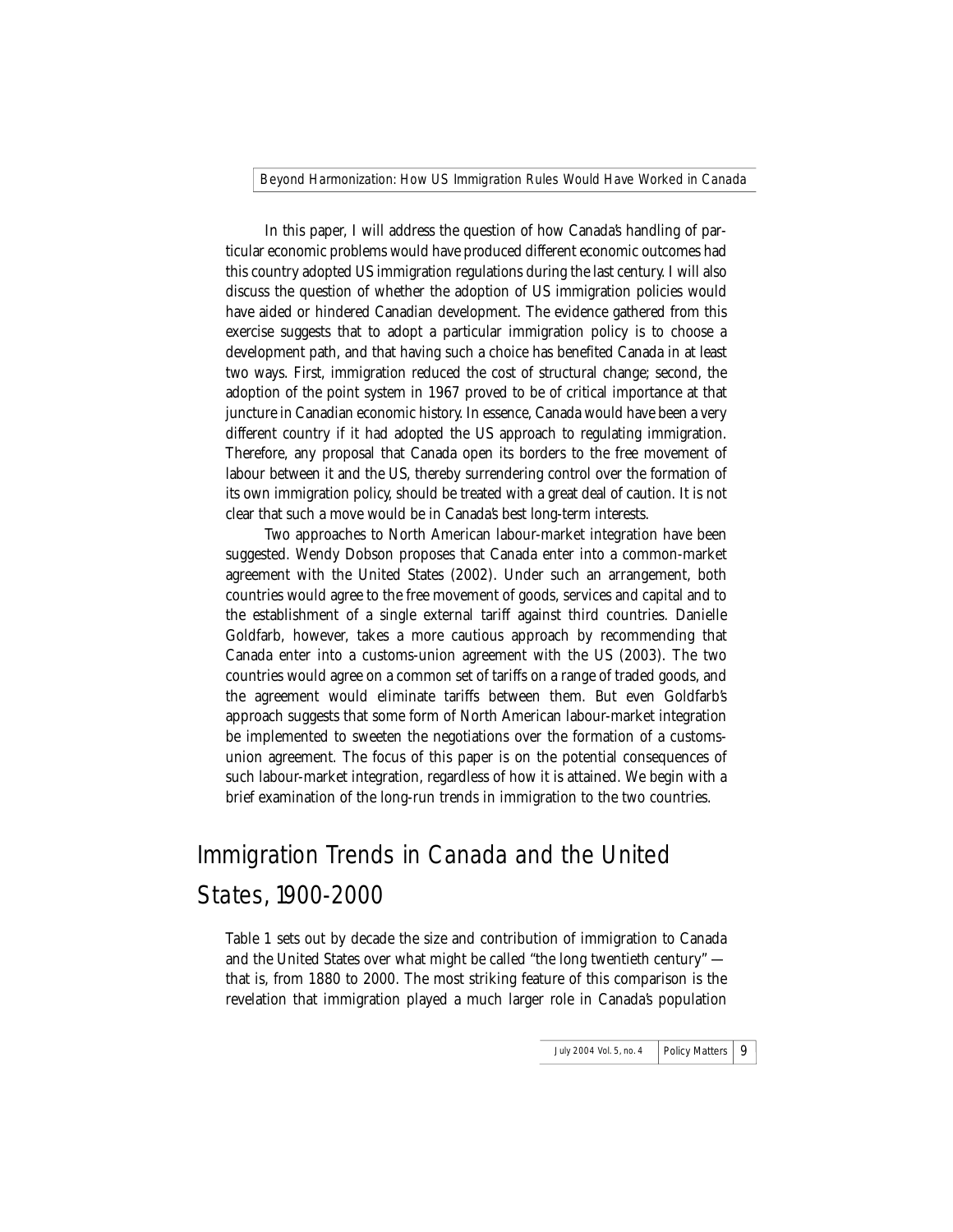#### **Table 1**

| <b>Decade</b>        | <b>Immigrant flow</b><br>(in 1,000s) | <b>Immigrant flow</b><br>as percentage<br>of change in<br>population | Percentage of<br>population that<br>is foreign born<br>at end of decade |
|----------------------|--------------------------------------|----------------------------------------------------------------------|-------------------------------------------------------------------------|
| Panel A:             |                                      |                                                                      |                                                                         |
| <b>United States</b> |                                      |                                                                      |                                                                         |
| 1881-1890            | 5,246.6                              | 41.0                                                                 | 14.7                                                                    |
| 1891-1900            | 3,687.6                              | 28.3                                                                 | 13.6                                                                    |
| 1901-1910            | 8,795.4                              | 53.9                                                                 | 14.6                                                                    |
| 1911-1920            | 5,735.8                              | 40.8                                                                 | 13.2                                                                    |
| 1921-1930            | 4,107.2                              | 24.6                                                                 | 11.6                                                                    |
| 1931-1940            | 528.4                                | 5.9                                                                  | 8.8                                                                     |
| 1941-1950            | 1,035.0                              | 5.3                                                                  | 6.9                                                                     |
| 1951-1960            | 2,515.5                              | 8.7                                                                  | 5.4                                                                     |
| 1961-1970            | 3,321.7                              | 13.7                                                                 | 4.7                                                                     |
| 1971-1980            | 4,493.3                              | 20.7                                                                 | 6.2                                                                     |
| 1981-1990            | 7.338.1                              | 33.1                                                                 | 7.9                                                                     |
| 1991-2000            | 7,602.0                              | 41.3                                                                 | 10.4                                                                    |
| Panel B:             |                                      |                                                                      |                                                                         |
| Canada               |                                      |                                                                      |                                                                         |
| 1881-1890            | 886.2                                | 189.7                                                                | 13.3                                                                    |
| 1891-1900            | 339.1                                | 70.2                                                                 | 13.0                                                                    |
| 1901-1910            | 1,644.3                              | 173.4                                                                | 22.0                                                                    |
| 1911-1920            | 1,712.3                              | 141.3                                                                | 22.2                                                                    |
| 1921-1930            | 1,230.2                              | 99.5                                                                 | 22.2                                                                    |
| 1931-1940            | 158.6                                | 14.0                                                                 | 17.1                                                                    |
| 1941-1950            | 491.3                                | 19.6                                                                 | 14.7                                                                    |
| 1951-1960            | 1,574.8                              | 45.7                                                                 | 15.6                                                                    |
| 1961-1970            | 1,409.6                              | 49.0                                                                 | 15.3                                                                    |
| 1971-1980            | 1,440.3                              | 57.3                                                                 | 16.1                                                                    |
| 1981-1990            | 1,332.3                              | 46.2                                                                 | 16.1                                                                    |
| 1991-2000            | 2,214.9                              | 80.9                                                                 | 18.4                                                                    |

**Immigrant Inflow to Canada and the United States, by Decade, 1881-2000**

Sources: (a) United States: 1881-1990: G. Borjas, "The Economics of Immigration," *Journal of Economic Literature* (December 1994); 1990-2000: US Department of Labor, Bureau of Statistics, *Current Population Survey, 1991-2000* (www.bls.gov); (b) Canada: 1881-1960: Statistics Canada, *Historical Statistics of Canada* (www.statcan.ca); 1960-2000: Department of Immigration Annual Statistical Reports, various issues; OECD, *Stocks of Foreign-Born Population in OECD Countries*, June 9, 2004 (www.oecd.org).

history than it did in that of the United States. For example, in terms of immigration's contribution to population growth — the total immigration inflow for a given decade divided by population change during the same period — the Canadian rate is higher than that of the US, sometimes considerably. In the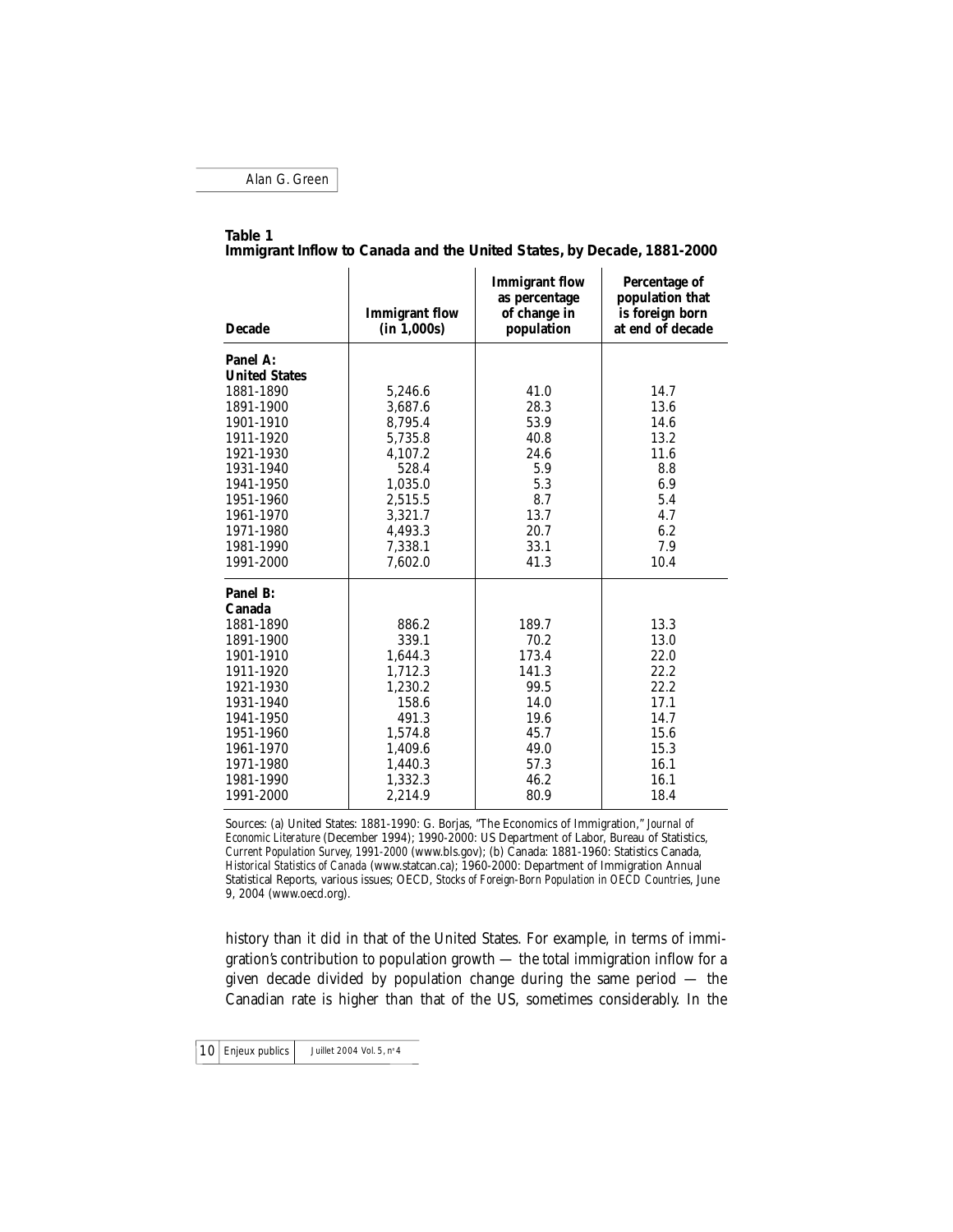1880s, and again during the first two decades of the twentieth century, the ratio for Canada was greater than 100. This implies that population churning was taking place: people were moving in and out of the country in large numbers relative to the change in the population stock. During the 1880s, this churning was associated with large-scale emigration from Canada to the United States as Canada was experiencing large gross inflows of foreign population. The same circumstances prevailed in the 1890s, except that the inflow of immigration was drastically reduced due to poor economic conditions in Canada.

However, the high ratios of immigration to population change during the first three decades of the twentieth century were associated with high levels of net immigration (gross immigration minus gross emigration) as opposed to the high levels of net emigration that dominated the last three decades of the nineteenth century. These three decades were a period of rapid economic growth, due to the settlement of the West and the emergence of wheat as Canada's leading export commodity during the last half of the 1920s. Hence, even when economic conditions improved in Canada, the population turnover — much of which was associated with ongoing outflows to the United States — continued. These large population flows undoubtedly eased the transition to a national economy by providing Canada with a safety valve (the exodus to the US) during periods when economic conditions made the inflow of new labour difficult to absorb and threatened to lower wages or raise unemployment.

The US experience (panel A) during these decades was quite different from that of Canada. In no decade covered in table 1 did the ratio of immigration to population change exceed 100 percent. It may have been that in earlier decades, when the US was still largely underdeveloped and underpopulated, it had rates in excess of 100 percent, as Canada did in the period after 1880. However, it is worth remembering that Canada's large inflow and outflow of population is unique. In fact, between 1880 and 1930, the US, unlike Canada, did not experience a prolonged period of net emigration. Apparently, then, immigration played a smaller and less volatile role in the demographic history of the US over the last century than it played in the history of Canada.

The sharp drop in the contribution of immigration to population change that took place in the US after 1930 was due not only to the poor economic conditions of the 1930s but also to the restrictions placed on the intake of immigrants — 150,000 a year, as set out in the *Quota Act* of 1924. Canadian immigration regulations did not limit the inflow of immigrants, but during the 1930s and 1940s, the inflow was affected by poor economic conditions and by the impact of war on the international movements of migrants. Yet gross immigration contributed more to Canada's population growth than it did to that of the US during the same period (see table 1, column 2).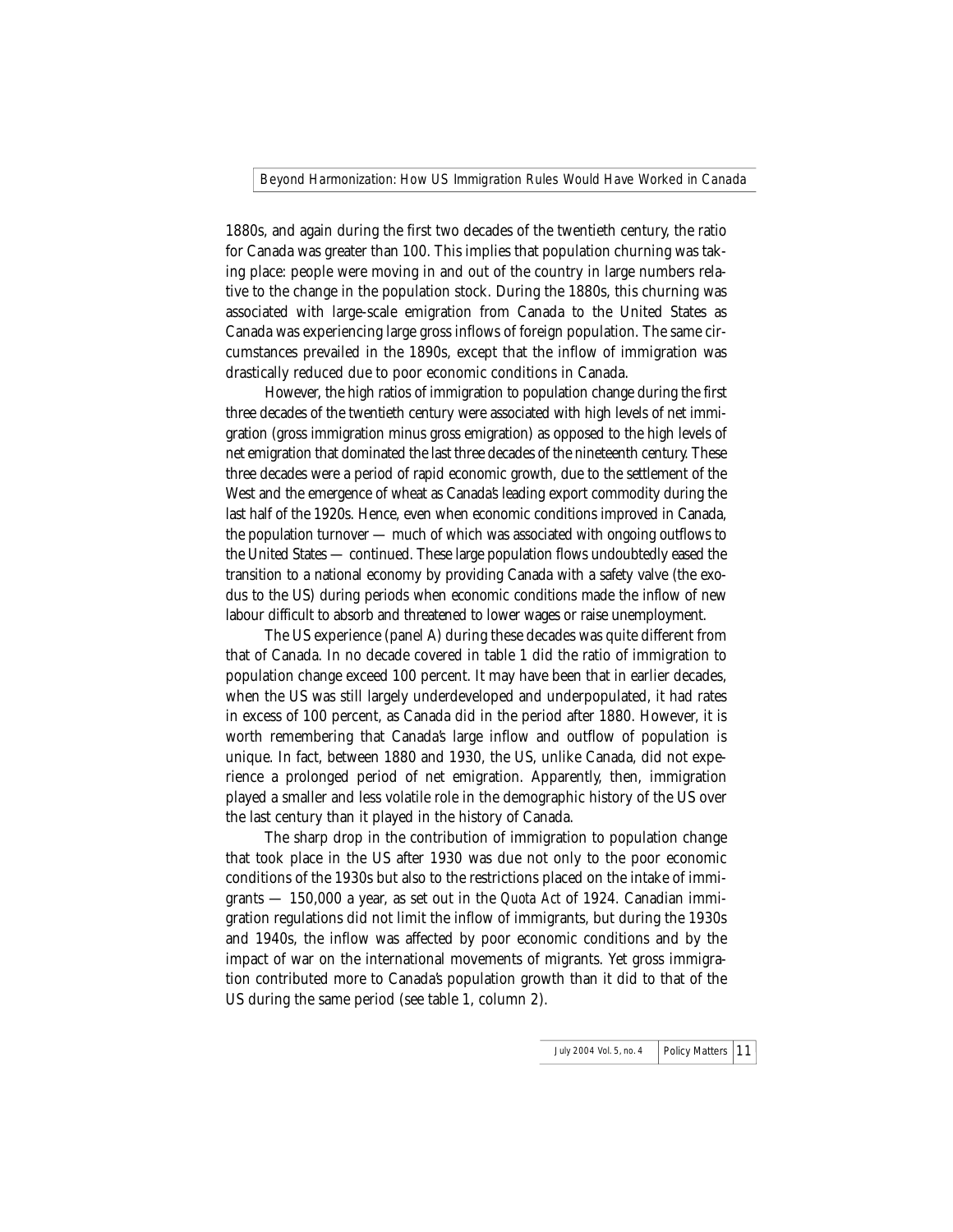This Canadian pattern of higher inflows relative to population size persisted after the war. By the 1950s, immigration to Canada accounted for just under half the total population growth — 45.7 percent. The ratio for the US during the 1950s was about 9 percent. As the postwar period went on, this ratio rose sharply, reaching 80 percent in Canada and 41 percent in the US by the 1990s. Falling fertility rates combined with rising levels of immigration accounted for these figures.

The net effect of these immigration flows on population change can be seen in the columns showing the share of the foreign-born population relative to total population in Canada and the United States at the end of each decade (table 1, column 3). Except during the last two decades of the nineteenth century, Canada's share of the foreign-born population exceeded that of the United States by a margin of two to one. For example, throughout the postwar period, the Canadian ratio was more than double the US ratio. This is further proof that over the course of the last century, immigration has contributed more to population growth in Canada than it has in the US.

# The Source of Immigrants to Canada and the United States

Table 2 sets out the distribution of immigrants arriving in Canada and the United States from five broad regions (Europe, Asia, the Americas, Africa and Oceania) by decade totals from 1961 to 2000. During this period, both countries witnessed a dramatic change in their sources of immigration.

Beginning in the 1970s, the share of arrivals from traditional source areas declined sharply. For example, in the 1960s, two-thirds of all arrivals to Canada came from Europe; by the last decade of the twentieth century, this figure had fallen to 19 percent. The US saw a similar downward trend in this period, although its initial share of immigrants from Europe was only 33.8 percent roughly half the figure for Canada. Right from the start, then, the postwar immigration experiences of the two countries were very different, with Canada drawing a much larger share of its foreign labour supply from Europe in the early postwar years than did the US. This was mainly due to large inflows to Canada from Britain before 1970. The US drew its foreign labour supply from a wider geographic area. This is most noticeable in the higher share of people immigrating to the US from places like Mexico and Central America — 51.7 percent chose the US, while 18.2 percent chose Canada.

Enjeux publics Juillet 2004 Vol. 5,  $n^{\circ}4$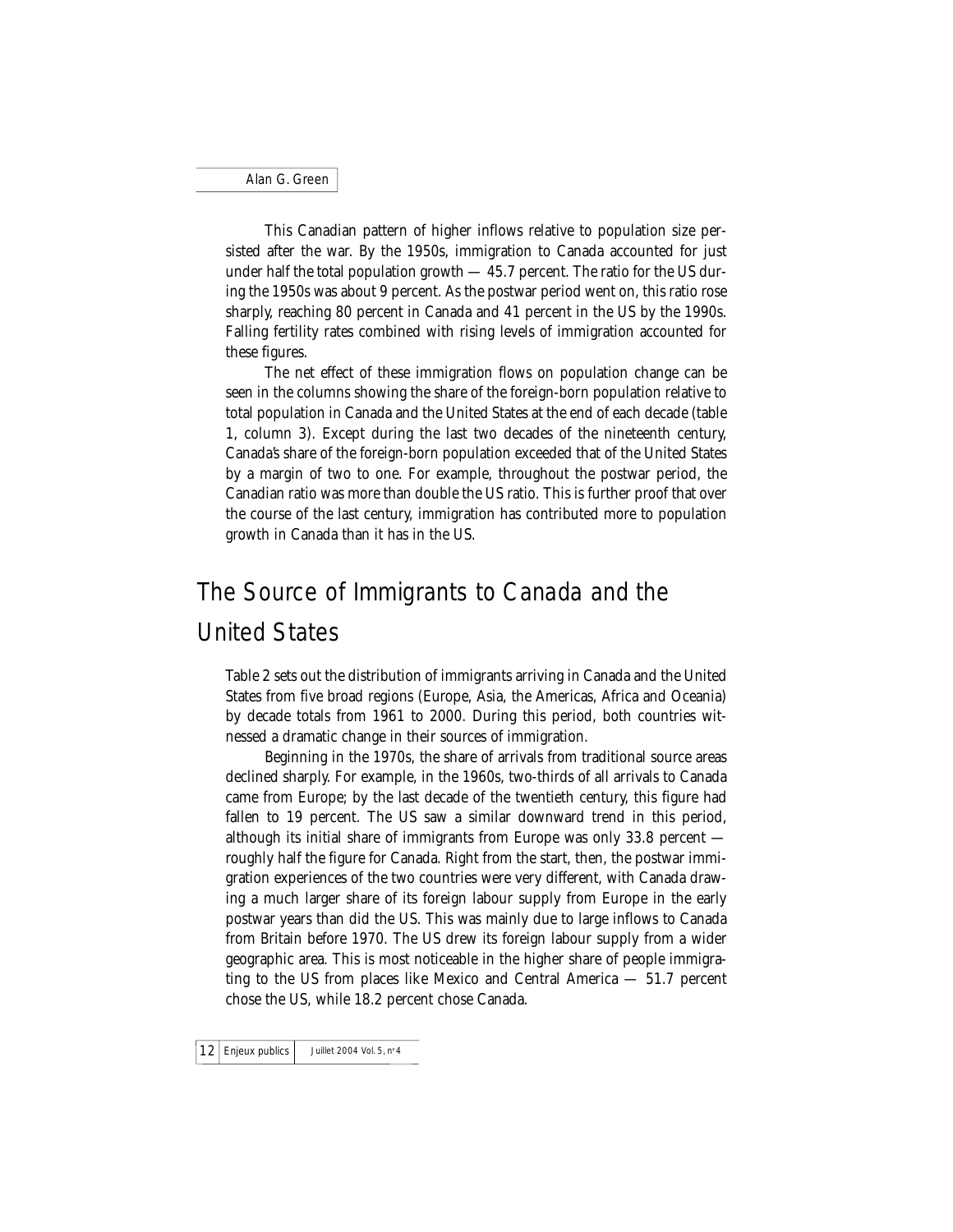With the abandonment of discriminatory immigration policies in the 1960s (1962 in Canada, 1965 in the US) came the shift to nontraditional immigration sources. Both countries saw a sharp rise in immigration from Asia, but even here, the Canadian case is different. The percentage of arrivals from Asia to Canada increased from 9 percent in the 1960s to about 60 percent today. Although the share of immigrants to the US from Asia rose from 13 percent in the 1960s to 30 percent in the 1990s, the change was not as dramatic as for Canada over the same period. Furthermore, the share of Asian immigrants to the US has stabilized at about 30 percent, while Canada's share continues to rise.

Not surprisingly, documented (to say nothing of undocumented) arrivals from the Americas — especially Central and South America — have continued to choose the US over Canada. Moreover, the US share of arrivals from this broad region has been relatively constant since the 1970s, while the Canadian share has declined from 28 percent in the 1970s to 16 percent in the 1990s. This is in sharp contrast to the share of immigrants from Asia, which has increased dramatically for both countries — particularly for Canada, where the figure is now almost 60 percent. Finally, it is worth noting that over the last three decades the

|                      | 1961-1970 | 1971-1980 | 1981-1990 | 1991-2000 |
|----------------------|-----------|-----------|-----------|-----------|
| Panel A:             |           |           |           |           |
| Canada               |           |           |           |           |
| Europe               | 67.8      | 36.9      | 27.2      | 19.0      |
| Asia                 | 9.3       | 28.4      | 45.3      | 59.5      |
| Americas             | 18.2      | 28.0      | 21.1      | 16.0      |
| Africa               | 2.3       | 4.6       | 5.1       | 7.2       |
| Oceania              | 2.4       | 1.4       | 0.6       | 0.5       |
| Panel B:             |           |           |           |           |
| <b>United States</b> |           |           |           |           |
| Europe               | 33.0      | 17.8      | 10.4      | 14.9      |
| Asia                 | 12.9      | 35.3      | 37.3      | 30.8      |
| Americas             | 51.7      | 44.1      | 49.3      | 48.8      |
| Africa               | 0.9       | 1.8       | 2.4       | 3.9       |
| Oceania              | 0.8       | 0.9       | 0.6       | 0.6       |

#### **Table 2 Distribution of Immigrant Arrivals to Canada and the United States, by Region, 1961-2000 (%)**

Sources: Canada: Statistics Canada, CANSIM series, table 051-0006 (www.statcan.ca); US: a) 1961-90, G. Borjas, "The Economics of Immigration," *Journal of Economic Literature* (December 1994 ); b) 1991-2000, US Department of Labor, Bureau of Statistics, *US Current Population Survey*, 1991- 2000 (www.bis-gov).

| July 2004 Vol. 5, no. 4 | Policy Matters   13 |  |  |
|-------------------------|---------------------|--|--|
|-------------------------|---------------------|--|--|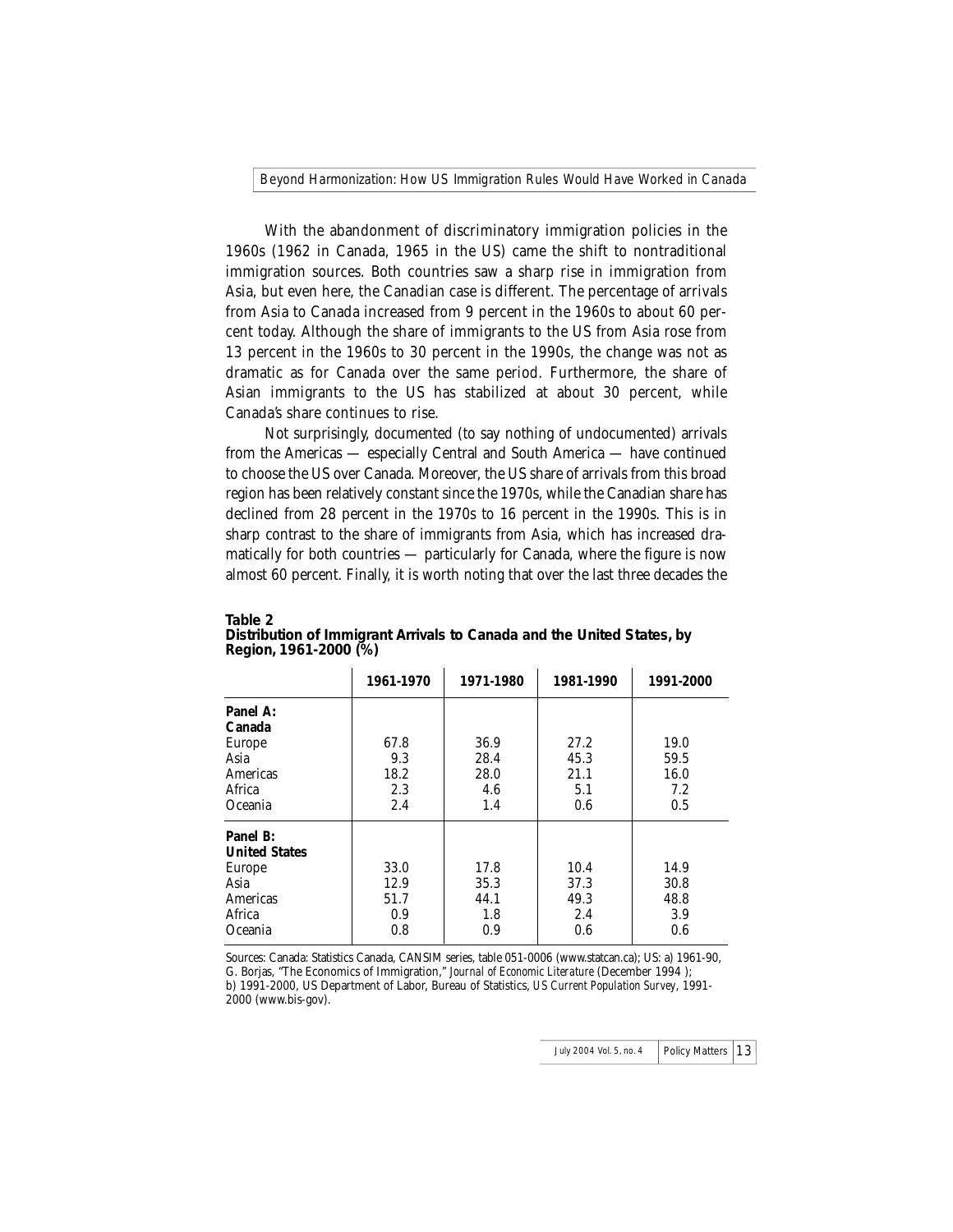share distribution across regions has been fairly stable for the US but not for Canada, again illustrating the differences in immigration patterns between the two countries during the post-Second World War period.

## "What If...?": A Counterfactual Proposition

The concept of "What if...?" — or counterfactual history — has a long and noble tradition among economic historians. For example, the assertion that inferior entrepreneurship retarded France's economic growth implies that had the French economy been managed by a business elite, its growth would have more impressive (O'Brien 1977, 23). Historians use the same device. They often play with the idea of how different the world would have been if Napoleon or Hitler had not ascended to power, or if Britain had not entered the First World War. The modern use of counterfactual history by economic historians began when Albert Fishlow and Robert Fogel almost simultaneously posed the same question: How different would American development in the nineteenth century have been without the railroad? (Fishlow 1965; Fogel 1964). In other words, what if the US had been forced to rely on the old technology of canals and roads? Both historians were examining the widely held belief that the railroad was indispensable to the nation's economic growth. Although they chose different periods to test this proposition (Fishlow chose 1859 and Fogel 1890), their conclusions were the same: if the railroad had not existed, the impact on the economy would have been small. Edward Chambers and Donald Gordon (1966) reached a similar conclusion when they estimated, using a counterfactual approach, the impact of wheat exports on Canadian economic growth during the first decade of the twentieth century. Like Fishlow and Fogel, they found that the contribution of exports to the observed growth in average income was small. These findings suggest that economies have more than one path to long-term economic development.

I use the counterfactual concept here as a means of rethinking how immigration policy has shaped long-run developments in Canada. The question is: What if Canada, at the start of the twentieth century, had adopted the American model of regulating immigration, and how would that have influenced events in Canada over the ensuing century? I will address the question by examining how an alternative immigration policy would have influenced Canadian developments in the last century.

A caveat: To have any validity, a counterfactual proposition must include a plausible alternative. For example, in the Fogel/Fishlow case, canals were an alternative to railroads. We certainly have one here. Given the similarity of Canadian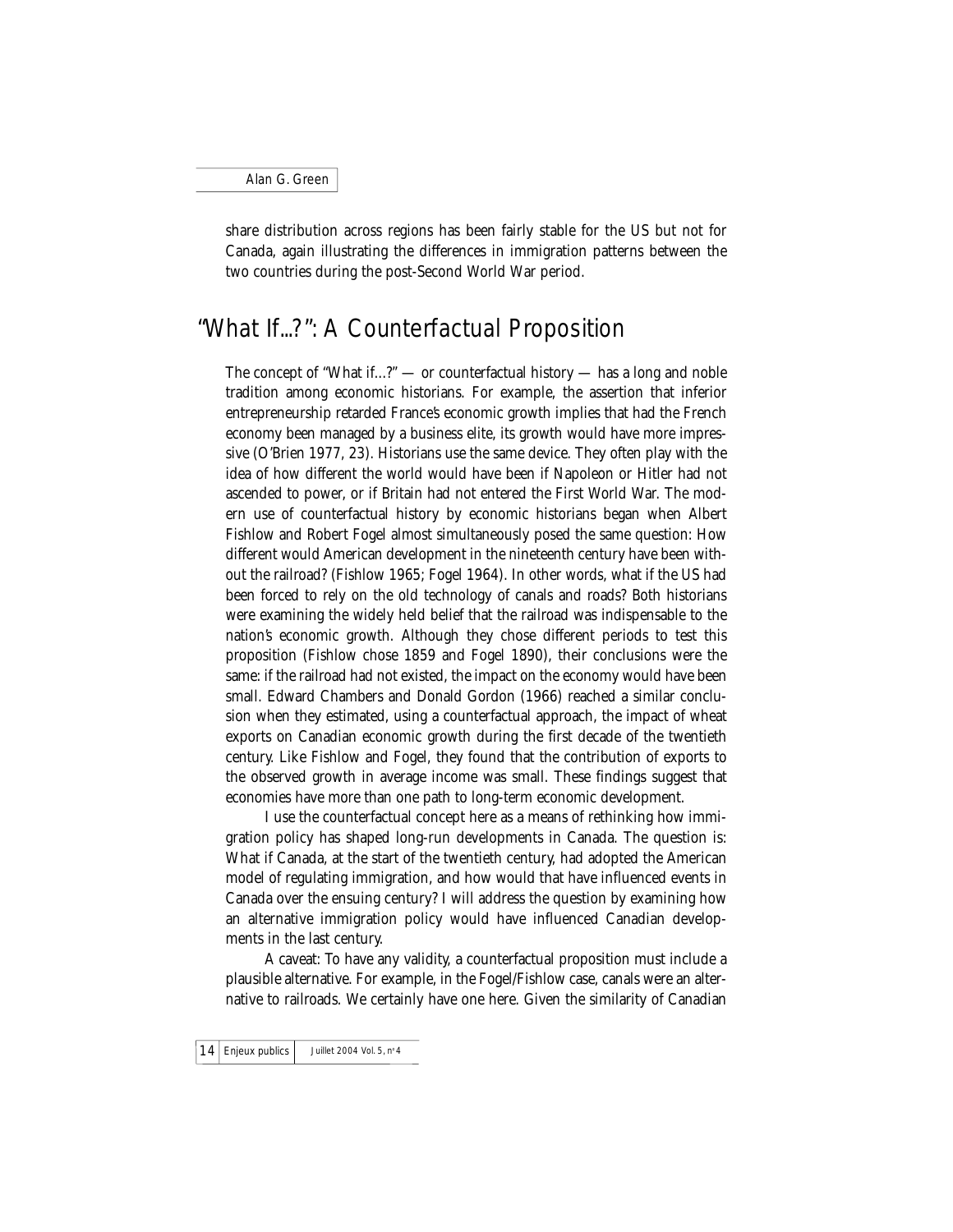and US immigration policies in 1900, it would not have been difficult for Canada to adopt American regulations governing admission. Both countries took a laissezfaire approach to immigration; only paupers, criminals and the sick were turned back at their borders. In essence, both countries sought to exclude only those immigrants who were likely to become public charges or spread communicable diseases. Second, there was a general belief, especially in Canada, that large-scale immigration raised the standard of living of the resident population through gains associated with unexploited economies of scale, the result of an increase in the size of the domestic market (see Green and Sparks 1999). Third, although both countries were beginning to worry about the changing source of immigration as the share of immigrants coming from central, eastern and southern Europe rose, they were doing little to control the flow from these regions. Fourth, reciprocity, or free trade, was still a goal of Canada's manufacturing community, and if it had been attained, then the free movement of labour between the two countries would have seemed a perfectly viable option. Finally, an effective border-patrol system emerged only gradually between 1900 and 1914 (Ramirez and Otis 2001). Before that, individuals could move relatively freely back and forth across the forty-ninth parallel — for example, a native of Halifax could simply board a ship in Halifax harbour and sail to Boston to look for work. Hence, the conditions for the creation of a common market were present.

What if, on January 1, 1900, Canada had decided to adopt American immigration regulations and maintain a single or harmonized immigration policy for the balance of the century? Would this decision have altered the path of Canadian development in the twentieth century? The evidence I will set out suggests that the answer is "Yes."

### Initial Conditions, 1870-1913

The goal of immigration policy during this period was to encourage farmers, farm labourers and female domestics to settle the Canadian West. The search for farmers was concentrated in Britain, the United States and northwestern Europe. To facilitate its search, the government adopted a vigorous advertising campaign, disseminating pamphlets outlining the benefits of settlement in Canada. The most famous of these was entitled "Canada: The Last Best West." In addition, the government placed immigration agents throughout Britain, in selected European countries and in almost every state in the US; it also partially subsidized the travel expenses of prospective immigrants, especially expenses incurred within Canada. Government representatives met immigrants at various entry points and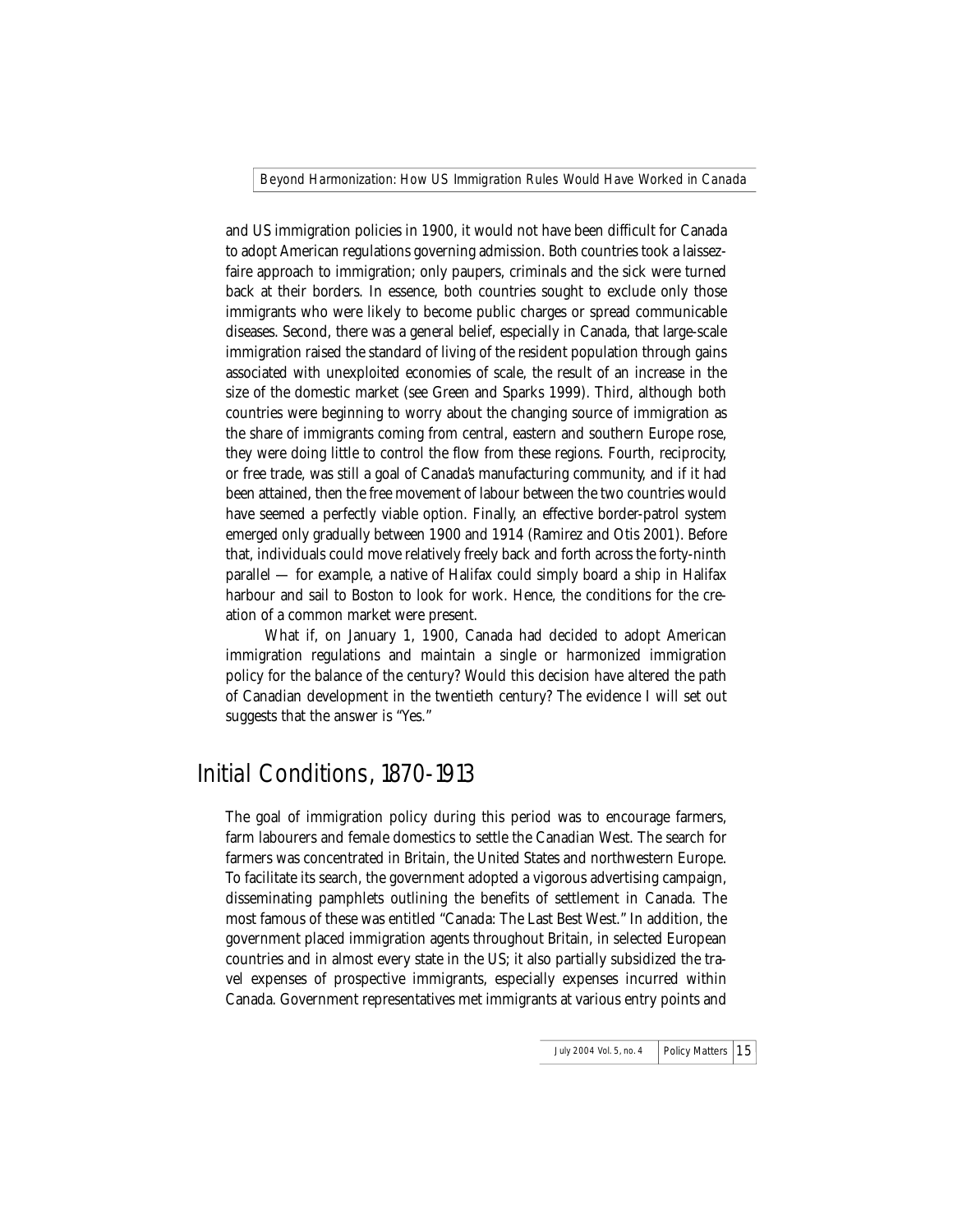escorted them to their destinations. This process of persuading immigrants to settle in Canada was part of a set of policies, referred to collectively as the National Policy, that included placing high tariffs on imported secondary manufactured goods, completing a transcontinental railway (the CPR) and introducing measures to encourage the settlement of the West (see Green 2000).

The United States did not adopt a settlement-promotion policy. It did not need to. Between the end of the Napoleonic Wars (1815) and the outbreak of the First World War, more than 50 million people left Europe for overseas destinations. The United States absorbed over 60 percent of them. Canada, even with its recruitment schemes, attracted only 8 percent (Hatton and Williamson 1994, 4). Nor did the US have a policy to encourage settlers to head west. The reason was simple. A report in the 1890 US census declared that the frontier was closed, meaning that nowhere in the West was the population density low enough per square mile to justify defining the region as "frontier land." In addition, the US, unlike Canada, did not have a set of polices promoting national development. In fact, in 1891, the US *Immigration Act* was amended to include, among other things, a "ban on all advertising for the purpose of encouraging immigration" (Timmer and Williamson 1998).

Other differences existed, and one of the biggest concerned immigrant origins. More than three-quarters of immigrants to Canada came from Britain and northwestern Europe; the number of immigrants from these places who chose the United States was much smaller. In fact, beginning in the last decades of the nineteenth century, the share of immigrants arriving in the United States from central, eastern and southern Europe increased dramatically. Hence, the majority of immigrants to Canada came from the most industrialized — and therefore the highest-wage-paying — countries in the world, while most new immigrants to the US came from parts of the world, like southern and eastern Europe, with low-wage agricultural economies.

By 1900, the United States had emerged as one of the world's leading industrial nations. But Canada — west of Manitoba, at least — was still largely empty. It stood at the cusp of its first golden age of growth (1896–1914), which came with the settlement of the West. Immigrants to the United States were moving to large industrial cities, while Canada attempted to recruit farmers and farm labour. The Canadian government had few doubts about the potential of this inflow to raise the country's standard of living, but the value of mass migration was a subject of debate in the United States beginning in the 1890s (Goldin 1994). The flow of unskilled migrants from central, eastern and southern Europe into urban areas was threatening the American unskilled labour force. This was especially so during periods of slow growth and high unemployment, such as the 1890s.

 $16$  Enjeux publics Juillet 2004 Vol. 5, n° 4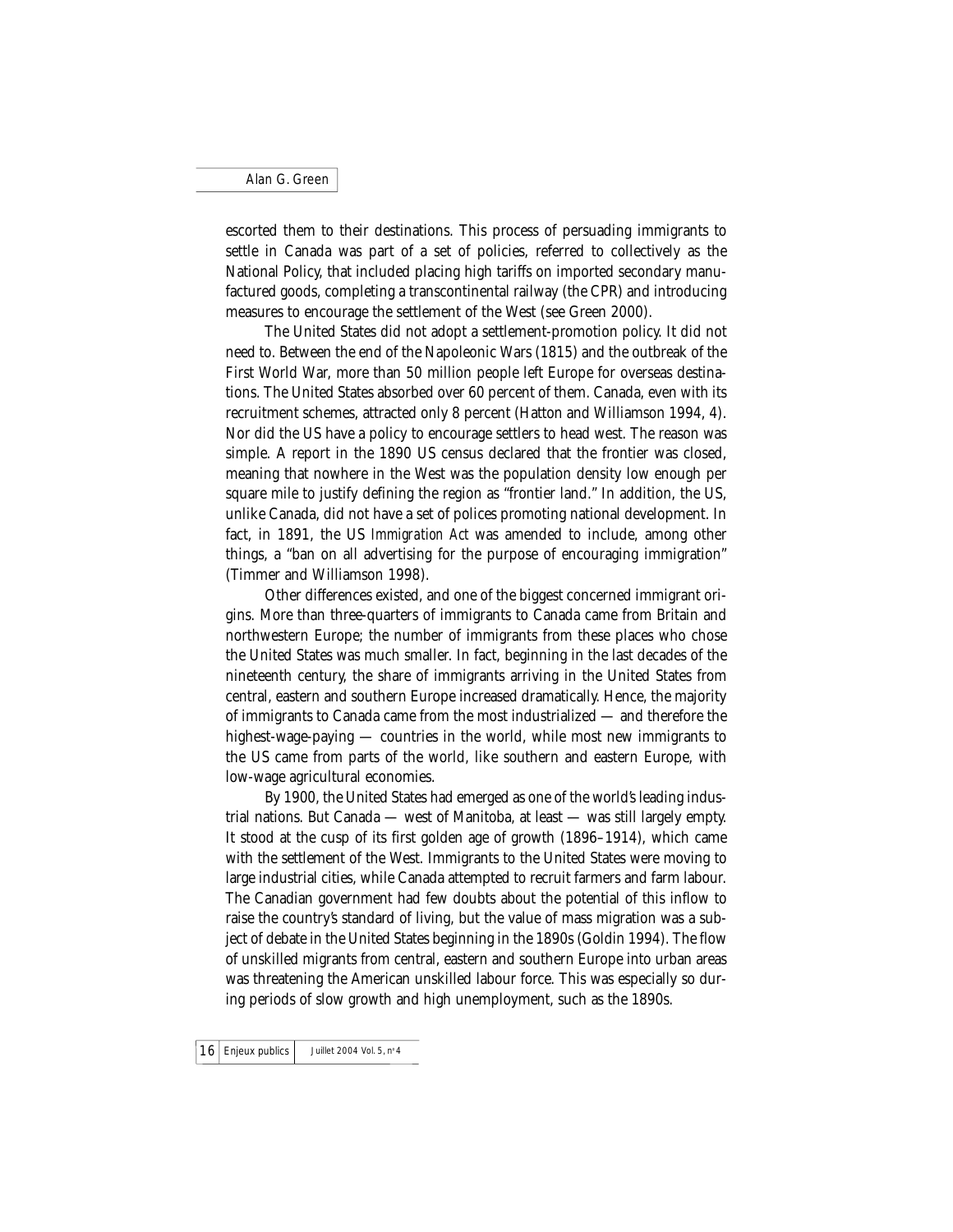In Canada, due to railway construction, the period 1896 to 1914 was one of high investment. During that time, the annual rate of immigration was the highest in the country's history. Although the government continued to advertise for farmers to settle the West, immigrants were heading into every region and sector (see Green and Green 1993). Indeed, recent research suggests that rapid population growth, driven mainly by immigration, played a significant role in raising real per capita income during this period by exploiting opportunities for economies of scale (see Green and Sparks 1999).

So, to return to our "What if...?" question, if Canada had adopted US immigration policy in 1900, would the country have attracted as many immigrants (and those of the "right kind" — that is, farmers from preferred countries) as it did? Recall that attracting immigrants to fill the West was a central element in the government's nation-building strategy. Two factors stand out. First, immigrants to Canada would have been much more ethnically diverse had the government not implemented policies to draw migrants from higher-wage countries. Second, Canada's level of permanent immigration may well have been lower, since new arrivals would have been attracted to the expanding industrial cities to the south. We see some evidence of this churning effect in table 1. One might expect to see such labour turnover during periods of slow growth and low net emigration (1870-1900). The fact that it occurred during years of high net immigration (1900-13) suggests that the two labour markets were closely integrated at this early stage (see Green, MacKinnon and Minns 2002). Hence, one suspects that if the two countries had possessed a common immigration policy, immigrants would then have been more inclined to see North America as a single labour market. Still, even if this common immigration policy had existed, some migrants would have gone west to take advantage of new opportunities in the region, especially since economic conditions had improved.

So would the settlement of the West have occurred later if Canada had adopted US immigration policy in 1900? And who would the settlers have been? The US would likely have drawn many of the immigrants arriving in North America, and more native-born Canadians might have moved west; more Americans would certainly have moved north. By filling the West on the strength of its own immigration policies, Canada was able to control the pace of settlement and thereby maintain sovereignty over this largely unsettled region. This was one of the motivating factors behind the creation of the National Policy. But had the country adopted US immigration policy, would it have become industrialized as quickly as it did, and what pattern of growth would it have been following as the twentieth century got under way? For example, would manufacturing have become concentrated in central Canada in the opening decades of the century, or would this have occurred later?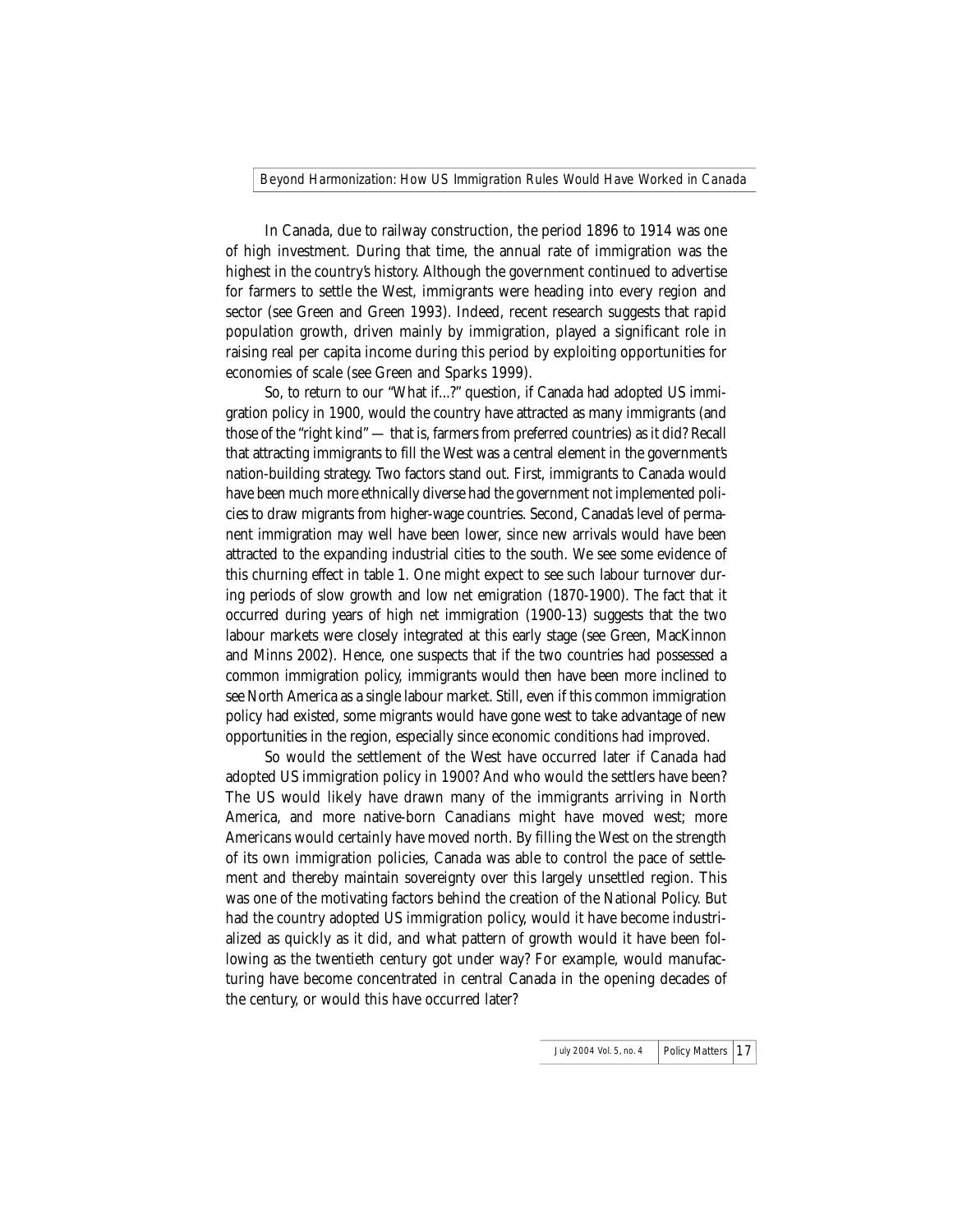The cases for and against harmonization in the period 1870 to 1913 are unclear. Canada was in desperate competition for immigrants during this period. One might speculate that anything that undermined Canadian policies to attract immigration would have decreased the number of immigrants the country received. And recall that beginning in 1891, the US *Immigration Act* was amended to prohibit advertising for immigrants (Timmer and Williamson 1998), potentially reducing the flow of immigrants to Canada.

### The End of the Age of Mass Migration, 1920-50

By the end of the First World War, most of the countries that had experienced large-scale immigration the century before had shifted from laissez-faire immigration policies to policies of regulation and restriction. This coincided with the end of the period of frontier settlement, which had been under way since the late nineteenth century in such countries as Australia, Canada and the United States. When the inducement of free land was withdrawn, immigration centred on urban areas. This threatened to lower real wages and, in hard economic times, raise the level of unemployment among native-born workers. In addition to worrying about the level and timing of immigration, governments began to be concerned about the shift in the source of immigrants — from the traditional regions of northwestern Europe to the nontraditional areas of central, eastern and southern Europe. Not surprisingly, the war had left a legacy of xenophobia.

One interesting aspect of the move toward restricting entry was the way in which different countries chose to regulate immigration flow (see Foreman-Peck 1992). In essence, restrictions were stringent where labour interests dominated the political process and less so where landed interests and the owners of capital were in control. Even in Canada and the US, where the basic democratic institutions were similar, the policies that emerged after the First World War were quite different. For example, in 1921, the United States imposed the first set of quotas on the number of immigrants admitted annually. It set numerical limits on immigration from countries outside the Western Hemisphere. (Canadians — that is, citizens and immigrants who had resided in the country for a specified period of time — were exempt from these new regulations.) The quota was set at 3 percent of a country's resident population as recorded in the 1910 census. In 1924, the *Quota Act* was amended to establish a quota of 2 percent of a country's population based on the 1890 census. The purpose of the quota was to restrict the flow of immigrants from southern and eastern Europe, and it succeeded. Between the decade preceding the passage of these acts and the 1920s, immigration from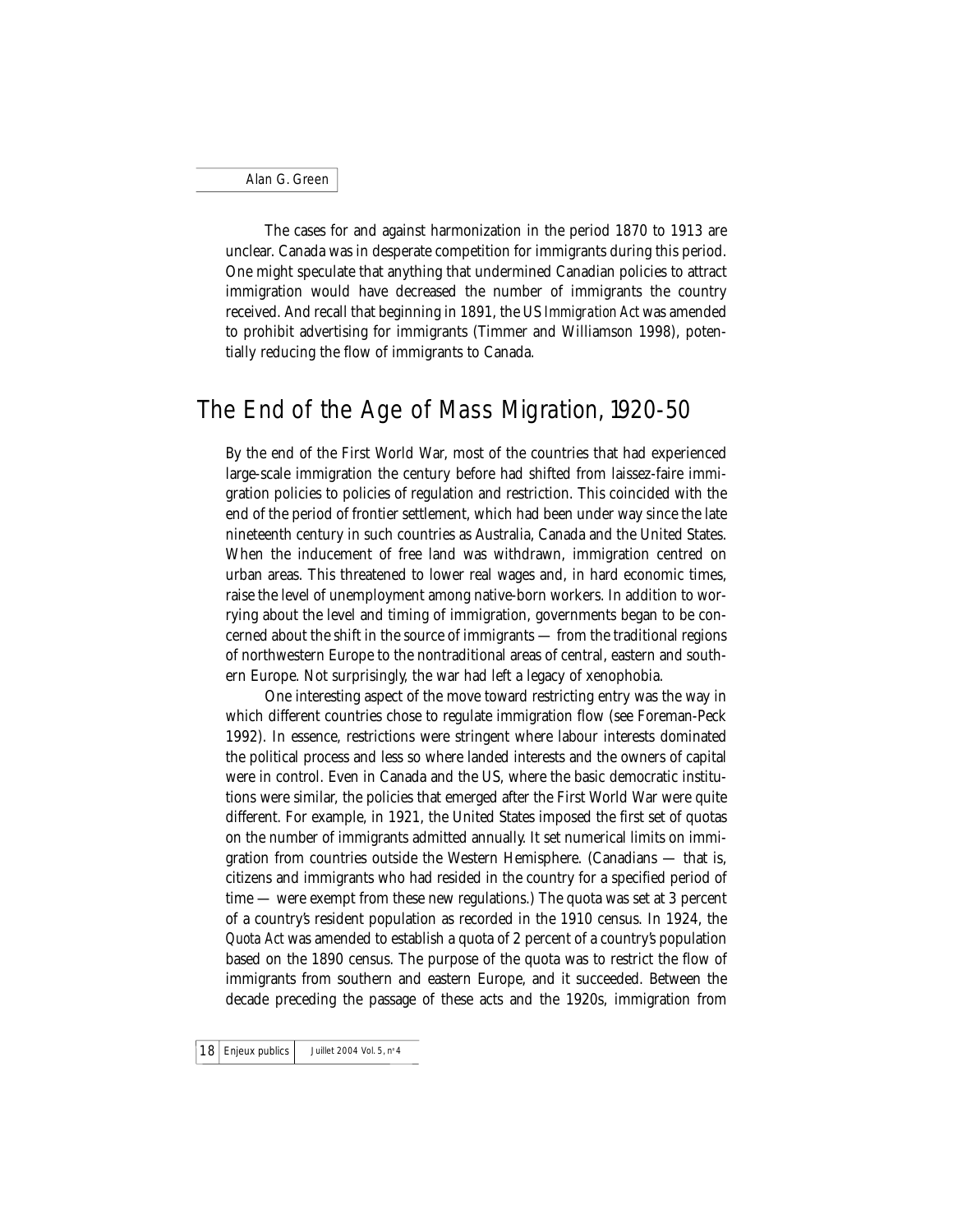southern and eastern Europe dropped by 79 percent, while immigration from the traditional source countries rose by 9 percent (Gemery 1994, 177). The adoption of the quota acts therefore brought a larger share of immigrants to the US from the high-wage countries. In 1927, the annual total quota was set at 150,000.

In 1923, Canada followed the United States by formally adopting admission restrictions based on country of origin. It divided the world into preferred and nonpreferred countries. The former included Britain, the white Commonwealth countries, the United States and the countries of northwestern Europe. Immigrants from Britain were admitted without restriction, with the exception of those deemed likely to become public charges. Immigrants from northwestern Europe — the Scandinavian countries, Holland, Belgium, France, Switzerland, Finland and, after 1926, Germany — were admitted on the same basis. Only British immigrants who intended to farm were eligible for financial assistance. Immigrants from the rest of Europe  $-$  the nonpreferred class  $-$  were admitted only if they intended to become agricultural workers in the West or had a permit issued by the minister of immigration. These restrictions allowed the government to control the flow of unskilled workers into Canadian cities. Hence, Canada and the US ranked European countries in a similar way for immigration purposes.

But here the similarity ends. Canada did not impose an annual immigration quota. Nor did it impose limits on the number of people entering from any one country. Rather, it adopted the concept of absorptive capacity: it tied the number of immigrants admitted in a given year to the country's short-run economic conditions. Henceforth, immigration would follow alternating periods of large inflows targeted at specific economic goals and periods of virtual shutdown in the face of poor domestic labour market conditions. Economic goals, therefore, became central to Canadian immigration policy. Family reunification remained a consideration, but, until recently, it was always subordinate to "gap filling" (see Green and Green 1999). American immigration policy, from the 1920s onwards, focused more on political considerations, especially during the Cold War years, and on kinship rather than economic factors. The United States did not adjust its annual inflow or the occupational composition of that inflow to accommodate short-run economic conditions.

Finally, the stated goal of Canadian immigration policy up to 1930 remained the same — to draw farmers and farm workers who would settle in the West. Immigration therefore continued to be a tool of economic policy in Canada, but, with the passage of the *Quota Acts* in the 1920s, the US government ended the age of mass migration and signalled that immigration would no longer be a major factor in US economic development. Both countries received few immigrants during the Depression of the 1930s and the war years of the 1940s.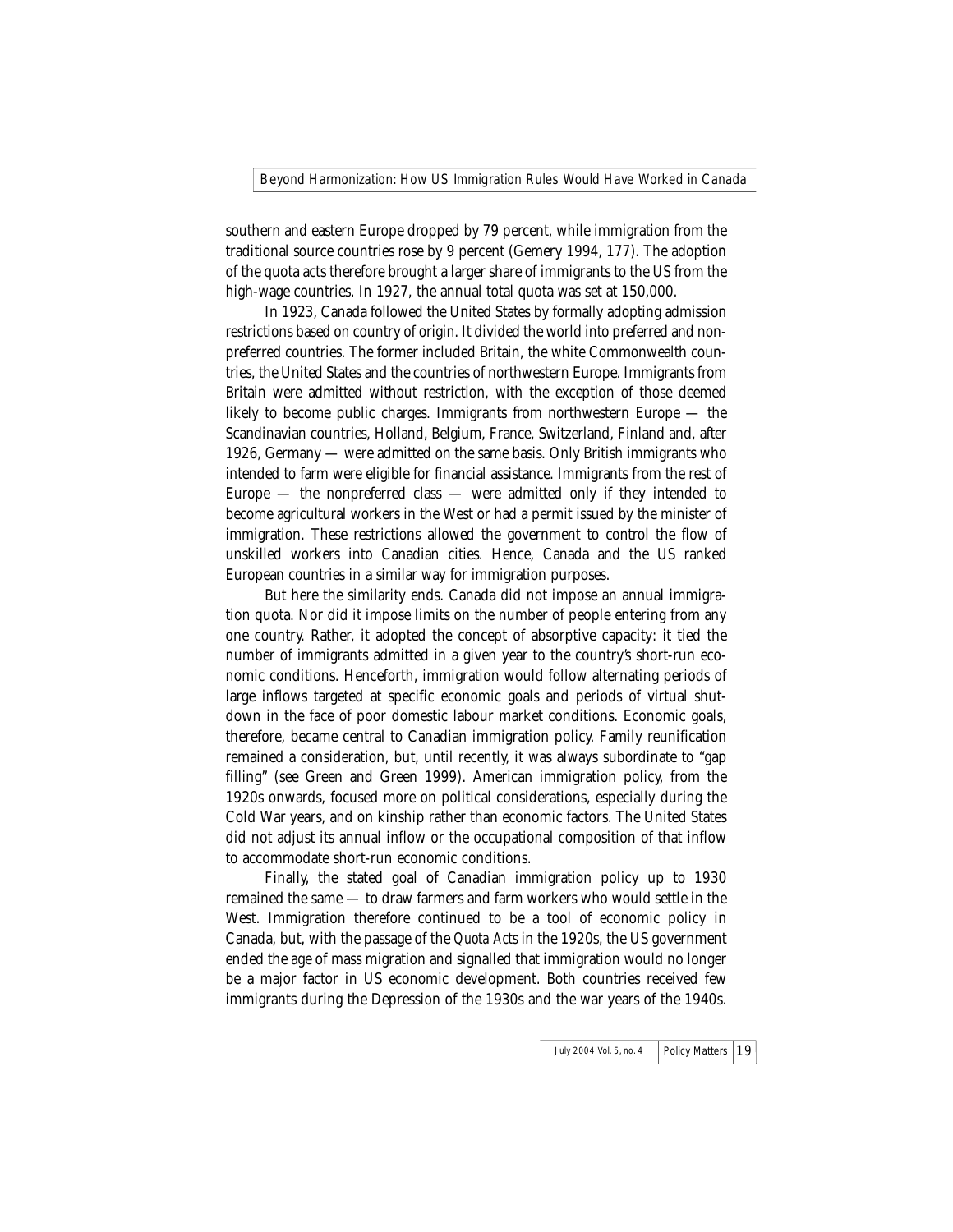What, then, might the economic consequences have been if Canada had adopted the closed-door immigration policy of the United States?

The US *Quota Acts* did not allow for the flexibility of Canada's absorptivecapacity approach, whereby immigration levels could be matched to short-run economic conditions. An annual quota was set, and no adjustments could be made to accommodate the changing economic situation. But was the Canadian system actually more flexible than the American one during periods of extreme economic downturn, such as the Great Depression?

In 1931, the Canadian government passed an Order-in-Council limiting admittance to those with sufficient capital to start a farm, farm labourers and domestics (Green 1976, 18–19). Under this order, sponsorship rights were limited to immediate family members and only children under the age of 18. Immigration to Canada fell from an annual average of about 123,000 in the 1920s to 16,000 in the 1930s. The US experienced a similar drop with the onset of the Depression. The average annual gross immigration during the 1930s was only 13 percent of the annual average in the 1920s (400,000). It is interesting to note that the drop between the 1920s and the 1930s in the US was identical to that in Canada — 13 percent.

This decrease was not due to a quota change. In fact, there was a decline in the percentage of quota fulfillment. The share of quota allotment fell from nearly 100 percent in the late 1920s to 10 percent by the mid-1920s. The share climbed to only 40 percent of total quota allotment by the outbreak of the war (Gemery 1994, 180). The reasons for this sharp decline were the high and persistent level of unemployment; the effect of lower incomes on the ability of resident immigrants to sponsor relatives; and the strict interpretation by overseas immigration officials of a provision in the 1917 US *Immigration Act* refusing visas to individuals "likely to become public charges" (Gemery 1994). If Canada had adopted US immigration regulations, then, it would have made little difference during periods of extreme economic downturn. However, as we will see in the next section, the difference would have been significant during periods of economic expansion.

### Immigration and Postwar Economic Growth, 1945-60

Canada faced a very different set of problems in the quarter-century following the Second World War than it did in the decade leading up to it. The 1930s was a decade of high unemployment and slow growth. The postwar period was one of rapid growth driven initially by high levels of investment and rapidly expanding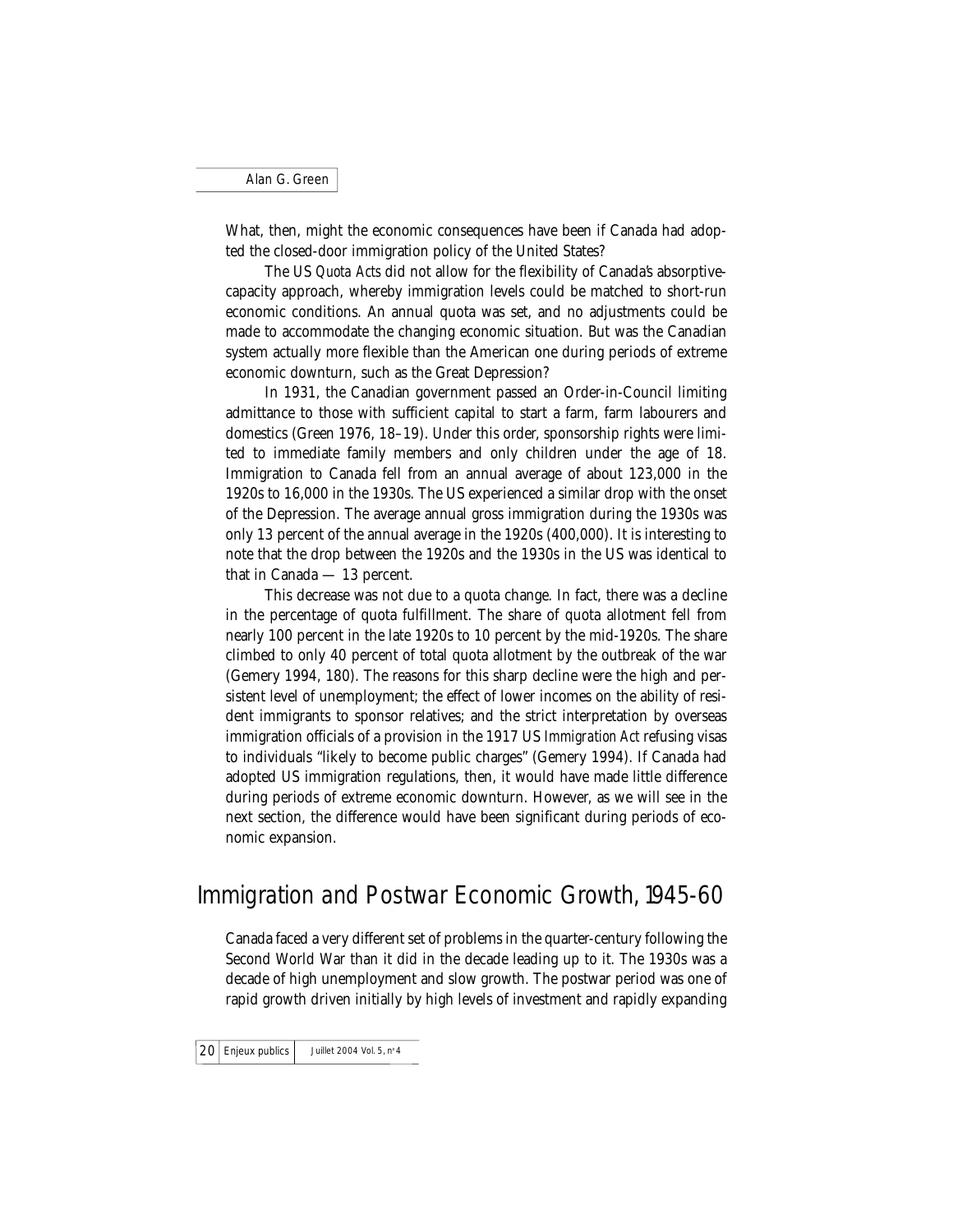exports. The country had gone from having an excess of labour to experiencing labour shortages. Furthermore, there was a lack of native-born workers entering the labour force due to the low birth rates of the 1930s. The demand for labour peaked in the 1950s. Slight relief came in the late 1950s and early 1960s, as growth slowed. However, when expansion resumed, the government found itself with a different problem. Skilled workers were now required to fill specific gaps in the occupational structure, but since few changes had been made to Canada's immigration policy between the early 1900s and the early 1960s, such workers were in short supply.

It is difficult to see how these labour-market demands could have been met had Canada adopted US immigration regulations. Canada not only needed a rapid increase in inflow but also the flexibility to draw immigrants from new sources the traditional source areas had dried up by the late 1950s. Such flexibility was not possible under US regulations. At the time, a small country like Canada could not have made up for the labour shortages caused by the low birth rates of two decades earlier. Neither, as we will see, did Canada have the educational infrastructure to fill the sudden need for highly trained workers. In addition, the benefit of having a highly mobile labour force due to this surge of immigration would have been lost just at a time when the country was shifting from a resource-based economy to one driven by manufacturing and service-sector expansion.

## Universalism and the Point System

In the 1960s, both Canada and the US abandoned their racially based immigration policies. There was public pressure to eliminate human rights violations and discrimination, and immigration policy based on admission by country of origin was out of step with the new domestic reality. Canada moved to a universal policy of admission in 1962. A prospective immigrant would be admitted on the basis of personal characteristics, not place of birth. In theory, Canada viewed the whole world as a source of immigrants and, supposedly, treated each country equally. But when the United States abandoned its country-specific quota system in 1965, it divided the world into two parts: the Eastern Hemisphere, which was allotted 170,000 visas annually; and the Western Hemisphere, from which 120,000 immigrants could be accepted each year. The *US Immigration Act* of 1965 made family reunification the core of American immigration policy. This was modified somewhat in the late 1980s to allow independent immigrants with needed skills to be admitted (see Reimers and Troper 1992, 38ff.) — a scheme similar to the one Canada employed.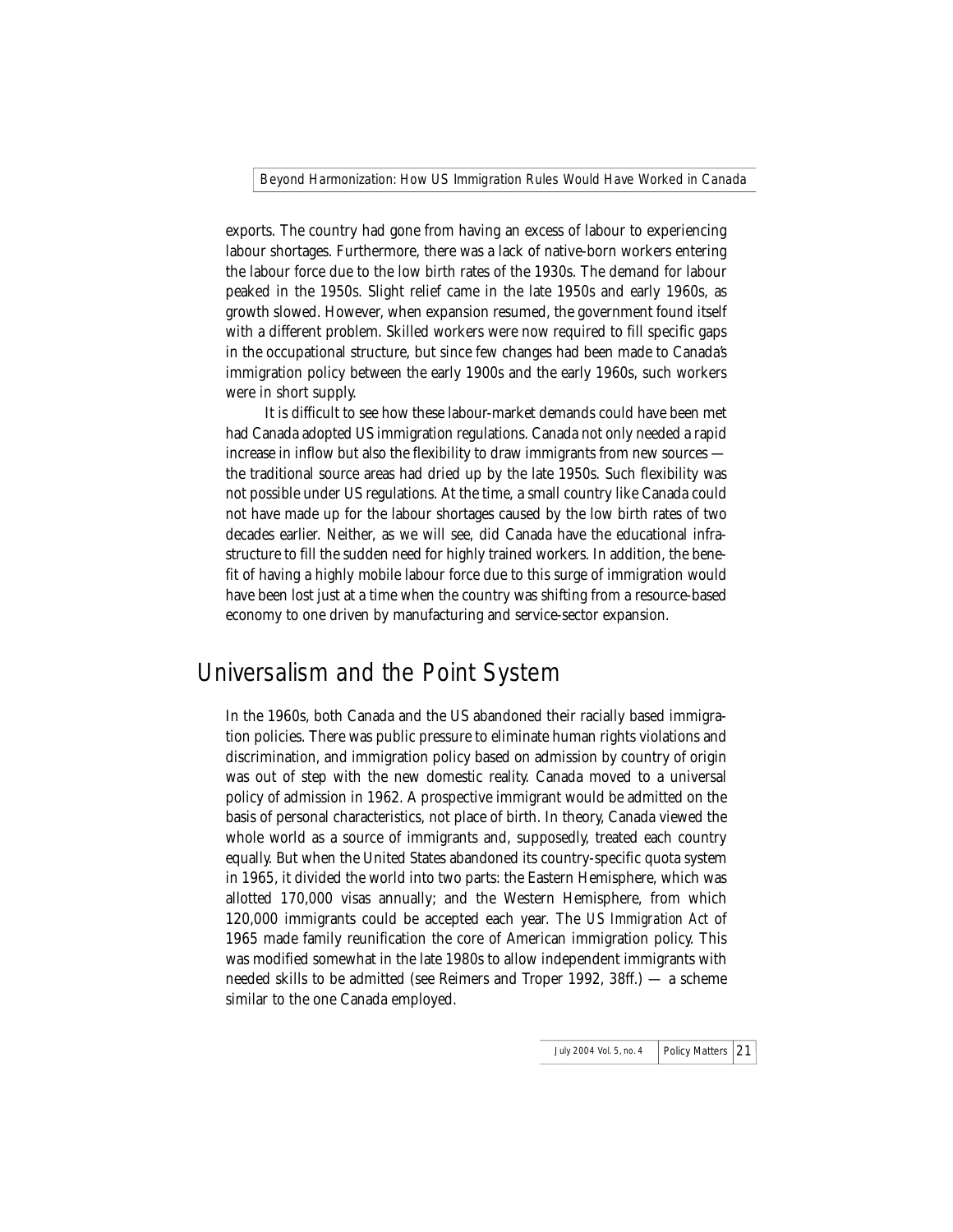Here the similarity between the two policy regimes ends. In 1967, Canada adopted a system under which independent and nominated immigrants had to have a certain number of points — awarded on the basis of age, education, training and occupation — to gain entry. The point system is a powerful tool for directing inflow to where it is most needed. Although it has been modified over the intervening period, the system remains in effect today, and it continues to shape Canada's immigration policy. Thus, as the US moved to reaffirm kinship as the primary focus of its immigration policy, Canada was once again using immigration as a tool of economic policy.

With David Green, I examined the effectiveness of the point system. Using time-series analysis, we sought to measure whether the occupational composition of immigrants changed with the introduction of the point system and whether the occupational composition reflected the categories of workers preferred under the new system. The empirical results showed that the occupational composition changed with shifts in points in the years after 1967 (Green and Green 1995). The system works. However, it is mainly larger point shifts that caused changes in the inflow. We also found that this effect can be swamped by changes in the unassessed part of the inflow — that is, as the admission priority moves toward including more distant relatives in the sponsored class, the effectiveness of the point system in matching demand to supply declines.

Although the points awarded to specific occupations changed over time, it is fair to say that this system was designed to increase the share of skilled workers entering Canada. Did the fact that the US did not have such a scheme to control for the occupational composition of arrivals — except in a very limited sense — matter to Canada? If we assume that it did not, then it suggests that Canada had an educational infrastructure that could meet the changing demands for skills required for the successful operation of the economy. It is fair to say that Canada did not have such an infrastructure in place by the early 1960s. If, however, the US did have educational facilities in place — which it did — then it would have been disastrous for Canada to adopt the US model. Since a kinship-oriented immigration policy like that of the US would have reduced the human-capital level of immigration (see Green and Green 1995), Canada would have been left with an undertrained and undereducated labour force compared to that of the US. As a result, Canada's economic growth would have slowed and America's would have soared, leaving Canada with an even lower standard of living.

The implicit assumption behind such an outcome is that Canada operates under conditions of extreme complementarity — that is, it uses factors in fixed proportion to one another. Hence, shortages or gaps in one factor — say, skilled labour — must be filled if output is to remain unaffected (see Green and Green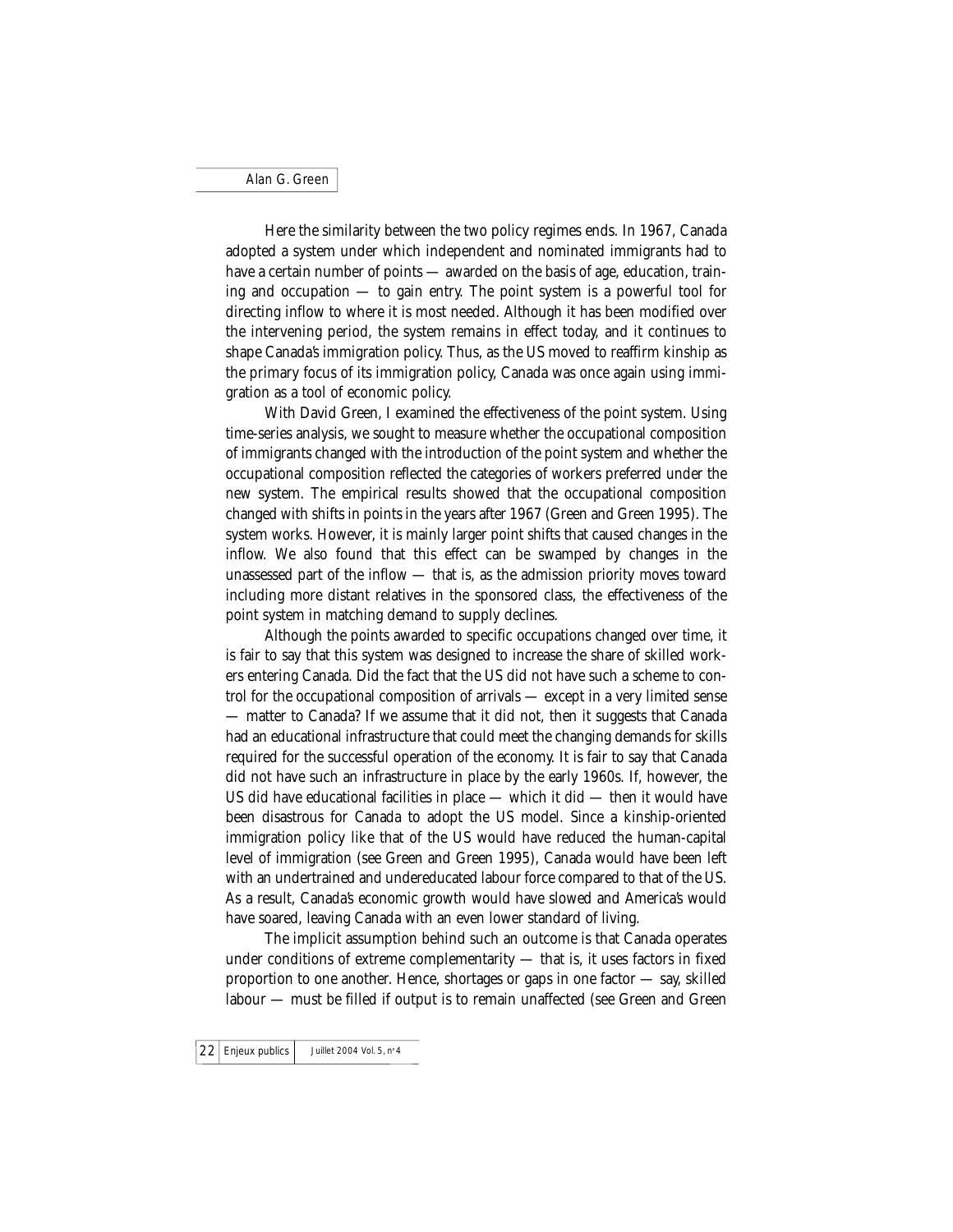1999). We do not know whether the Canadian economy actually operates under such extreme complementarities, but what we need to establish is how successful Canadian immigration policy has been at filling gaps in the domestic labour force (Green and Green 1999, 439-40). To explore this question, we will look at three recent research findings, all of which are illustrations of alternative outcomes rather than definitive conclusions.

#### **1) Technological Change and the Prairie Labour Market in the 1920s**

After the short, sharp, inventory-driven recession of 1921, commodity markets rebounded quickly. Leading this rebound was the worldwide increase in the demand for wheat. Canada, with the West settled and the US and Russia removed from international markets, stood ready to benefit from this surge in demand and the rising prices that accompanied it. Prairie farmers, at the peak of their political influence (Green 1994b), got the federal government to steer immigrants their way, thereby filling their need for more farm labourers. For the first time, the government actually had the bureaucracy to mount such an initiative. In the past, it had relied on the railways to deliver labour to a particular part of the country out of their own self-interest. After 1925, for example, it contracted with the CPR and the CNR to search for farmers in central and eastern Europe who were willing to work on Prairie farms. Moreover, the government now had a civil service able to follow up on its policies and ensure that immigrants who had agreed to farm in the West were in fact doing so.

Using a simple model of the determinants of Prairie wages, I found that when I assumed a counterfactual of zero immigration to this region — acting as if the US immigration policy was in effect — real wages rose sharply over the test period (Green 1994a, 166–69). A more open and economically focused immigration policy, therefore, had a significant impact on the evolution of Prairie labour markets relative to what would have happened if the US model had been adopted.

Starting with this finding — that is, that Canadian immigration policy brought Prairie farm wages lower than they would have been had Canada adopted the US immigration approach — Byron Lew and Bruce Cater found that the wages of Prairie farmers would have increased by 20 percent under US immigration policy (2001). Lew and Cater then examined the effect higher wages would have had on the rate at which Prairie farmers adopted the tractor. The decision to abandon horses and move to tractors was not an easy one. It depended on a number of factors, such as the prospective price of wheat, farm size and tractor prices. Lew and Cater found that between 1920 and 1925, the tractor-adoption rate on the Prairies was faster than the tractor-adoption rate on the farms of the Northern Plains. Between 1925 and 1930, when immigrants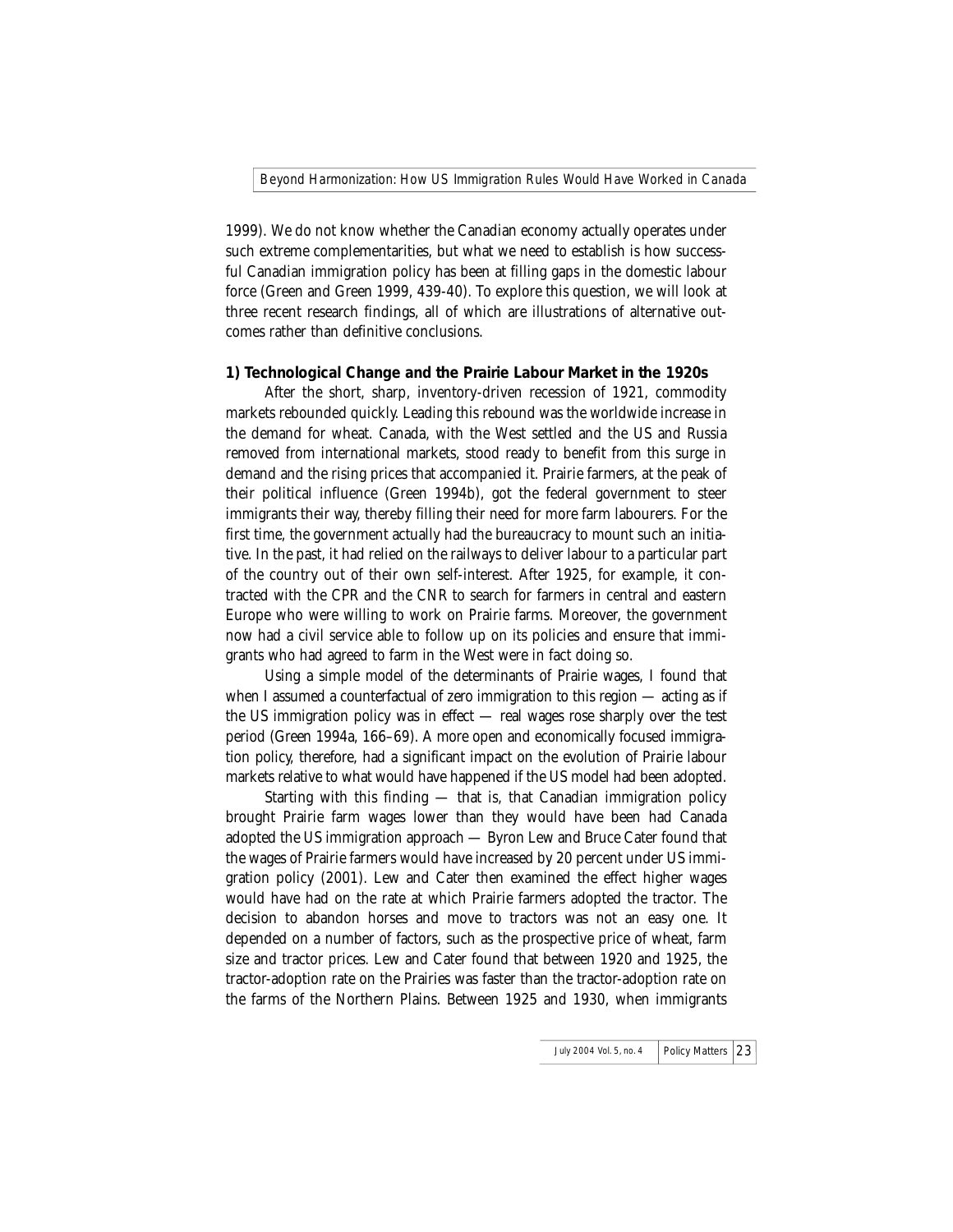were being steered to the West, the adoption rate declined relative to the rate on farms south of the border. The argument is as follows: Prairie farmers, convinced that the government would deliver a steady stream of immigrant labour, had little incentive to risk investing in the new tractor technology — it was potentially more profitable to stay with horses. Under such an immigration policy, the farmers were confident that they could keep wage costs under control and have sufficient workers during the critical harvest season; thus the tractor-adoption rate in their region remained relatively sluggish.

Lew and Cater raise the interesting speculation that the failure to adopt this new technology meant that more labour was retained in Canada's Prairie region than in comparable regions to the south. So if Canada had used US immigration regulations, mechanization would then have proceeded faster in Canada, and when tractor adoption increased sharply in the 1950s, the resulting exodus from the Prairies would have been less dramatic, since more farmers would have been operating tractors earlier. The structural readjustment that had occurred in the US in the interwar period did not occur in Canada until after the Second World War. Such a conclusion does not assume the adoption of an optimal immigration policy in the 1920s — that is, *the Quota Acts*. It simply happened that the adoption of a xenophobic policy delivered these particular results.

Steering large numbers of immigrants toward jobs on western Canadian farms apparently had both short- and long-run effects on the development of this sector. Such a strategy would have been impossible if Canada had adopted the quota system used in the US after 1924. The open question, then, is whether the delay in the adoption of tractor technology was good or bad for Canada's longrun development. On the assumption that it is always better to adopt bestpractice technology as quickly as is economically feasible, the answer is that Canada's immigration policy may have slowed growth by trapping more workers in the lower-productivity sector (agriculture). The policy also made the Great Depression harder on western Canadians, because more of them had to struggle to make a living in this hard-hit region than would have been the case if immigrants had not been streamed west during the late 1920s.

#### **2) Technological Adaptation and Manufacturing Efficiency in Canada**

There has been a long-standing debate over the efficiency of the Canadian manufacturing industry as compared to that of its US counterpart. When output per worker is used as the measure of efficiency, empirical results suggest that through much of the twentieth century, Canadian industry was 20 to 30 percent less efficient than that of the US (Keay 2000, 1050). The main cause is seen as the high tariff imposed on the import of secondary manufactured goods to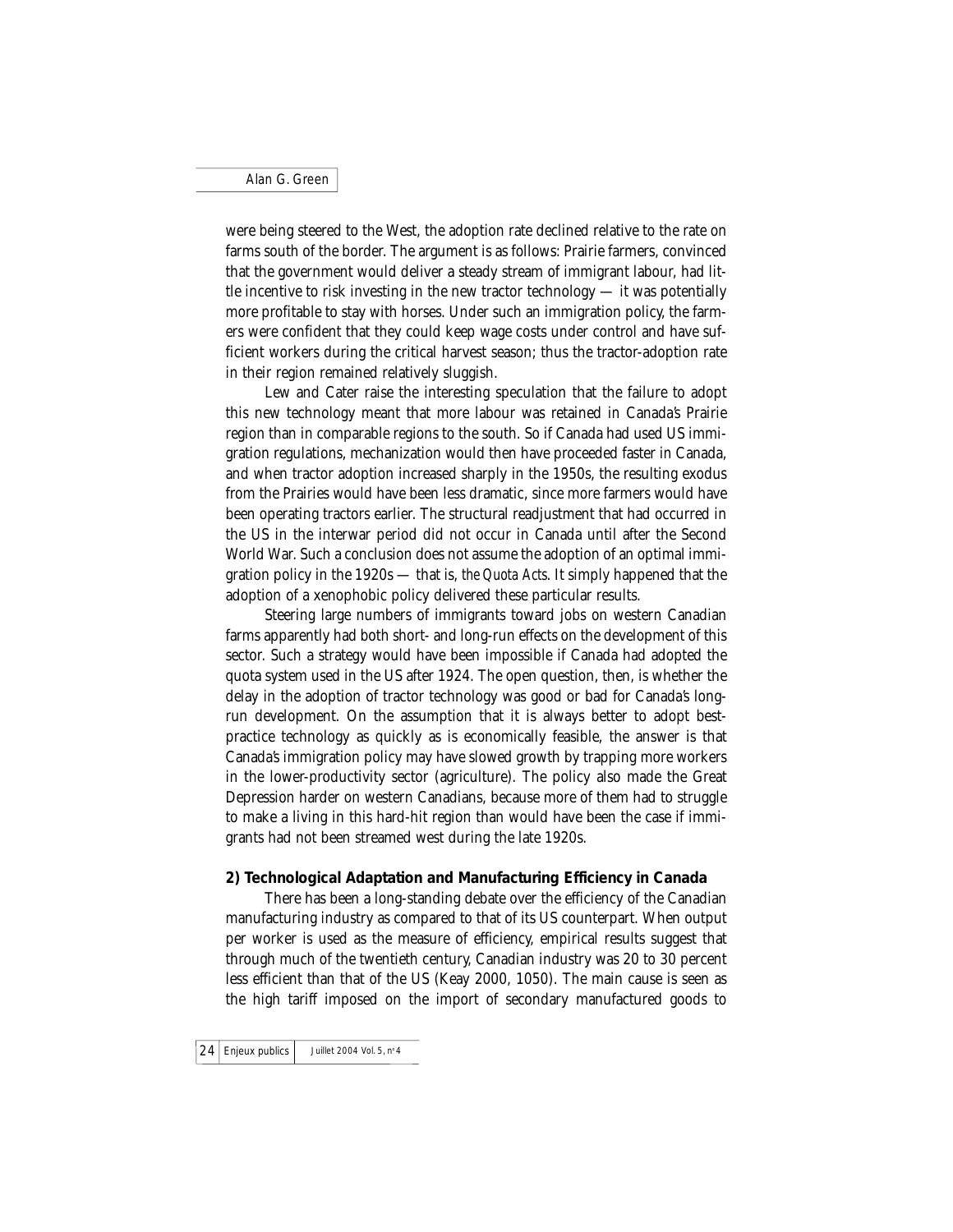Canada. The tariff induced manufacturers to operate factories at lower output levels than was necessary to yield maximum efficiency. Much of the early research into this phenomenon relied on industry-wide data and limited the measure of efficiency to output per worker.

Recent research has revealed a much different relationship between Canadian and American manufacturing efficiency. Researchers have used firmlevel data and matched specific industries on each side of the border, and their findings suggest that although labour productivity is lower in Canada than in the US, capital productivity is much higher. And when these two measures of efficiency are combined into a single index of productivity, known as total factor productivity (TFP) — the difference, either across space or over time, between the weighted sum of the inputs (capital and labour, where the weights are the factor shares) and real output — there is near parity in efficiency within a number of industries over much of the last century, especially after the late 1920s (Keay 2000, tables 3 and 5; 1061, 1063). Hence, by the early twentieth century, manufacturers in Canada had become proficient at adapting best-practice technology to Canadian manufacturing needs. In other words, they were adapting their technology to the domestic economic environment; the relatively lower output per worker suggests that they were using more labour relative to capital per unit of output. This outcome suggests that labour was cheaper in Canada than in the US, so Canadian manufacturers were tending to use more labour per unit of output than their American counterparts.

The lower relative price of labour, one might hypothesize, has its roots in Canada's more open immigration policy. In Canada, manufacturing developed later than it did in the US — in the 1910s and 1920s as opposed to the last decades of the nineteenth century. The Canadian industrial sector, then, grew to maturity just when the rate of immigration to Canada was at its peak, a time when wage increases were restrained. This occurred again in the 1950s and 1960s, when the next spurt in manufacturing growth coincided with the second great wave of immigration to Canada, much of which flowed to key manufacturing cities like Hamilton, Windsor and Toronto. Furthermore, with Canadian immigration policy focused on short-run labour-market conditions, manufacturers were assured of an adequate supply of labour during high-demand periods. This set Canada on a different technological path in the manufacturing sector, one that required more labour per unit of output.

Again, would Canada have been better off following American immigration policy? There are many ways to produce the same item, but Canadian producers chose the method that reflected the greater availability of labour — a more intensive, per-unit-of-output use of labour. Although the compensation for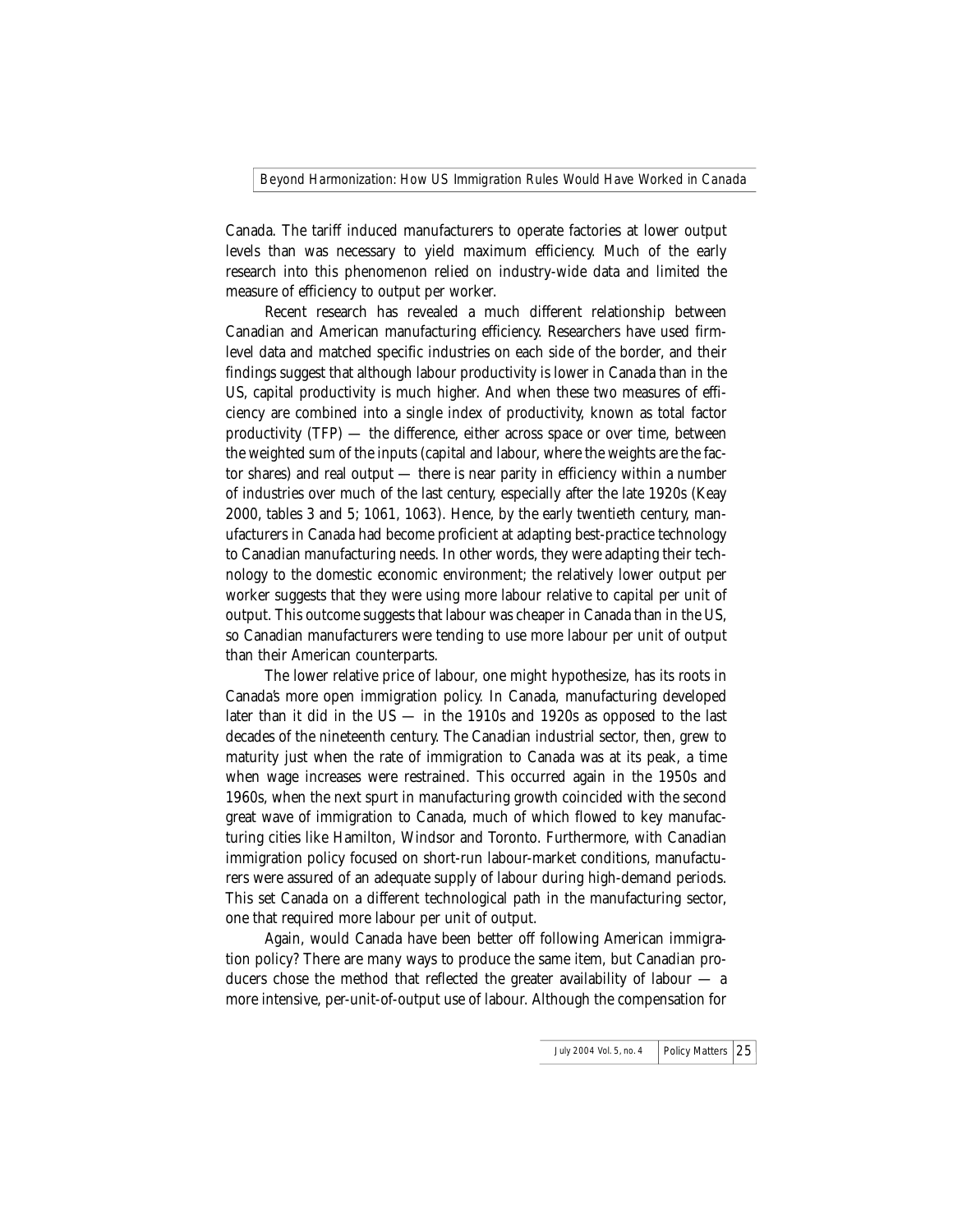this was higher capital productivity, there remains the question of whether Canada would have been more efficient if it had adopted a more capital-intensive strategy for its manufacturing sector. Had it done so, one benefit would have been that the marginal productivity of labour would have been higher, and Canadian wages would have been closer to American wages. Furthermore, it would have induced the manufacturing sector to use more sophisticated means of production — that is, more capital-intensive methods. This clearly is an area where more research is needed.

#### **3) Immigration and the Adjustment to Structural Change**

Immigrants can play an important role in the process of adjusting to structural change that takes the form of a shift in technology or a demand for outputs. Do immigrants act as shock troops, moving into expanding sectors in greater numbers than native-born workers or more rapidly out of contracting sectors? If so, then immigrants help to reduce the costs associated with structural change. With David Green, I examined the possibility that immigrants played such a role in the Canadian economy between 1921 and 1961 (Green and Green 1998).

Test results on the shock-troops model were mixed. Overall, immigrants did not move into expanding sectors or out of contracting sectors faster than native-born workers. However, these aggregate numbers masked some important differences when subgroups were studied. For example, new arrivals moved disproportionately into expanding sectors relative to either native-born or earlier migrants. Furthermore, there was a significant difference in this regard between source regions. Immigrants from the UK tended to be less flexible than native-born workers, while other European immigrants moved relatively rapidly out of contracting sectors and into expanding sectors such as manufacturing, especially in the post-Second World War period. Thus, immigrants increased Canada's capacity to adjust to structural change. But not all immigrants bring this long-run benefit.

These conclusions were reinforced by David Green in a study based on recent immigrant experience. Green argues that immigrants in the 1980s adapted to changes in the Canadian economy much more rapidly than did nonimmigrants (1999). The overall conclusion, then, is that immigrants admitted under Canadian immigration policy played a positive role in the process of structural change, reducing adjustment costs. Hence, if Canada had adopted the post-1924 US immigration policy, with its fixed annual level of inflow and its humanitarian-versus-economic orientation, the adjustment process to structural change might have been slower and the costs of long-run development higher.

 $26$  Enjeux publics  $\vert$  Juillet 2004 Vol. 5, n° 4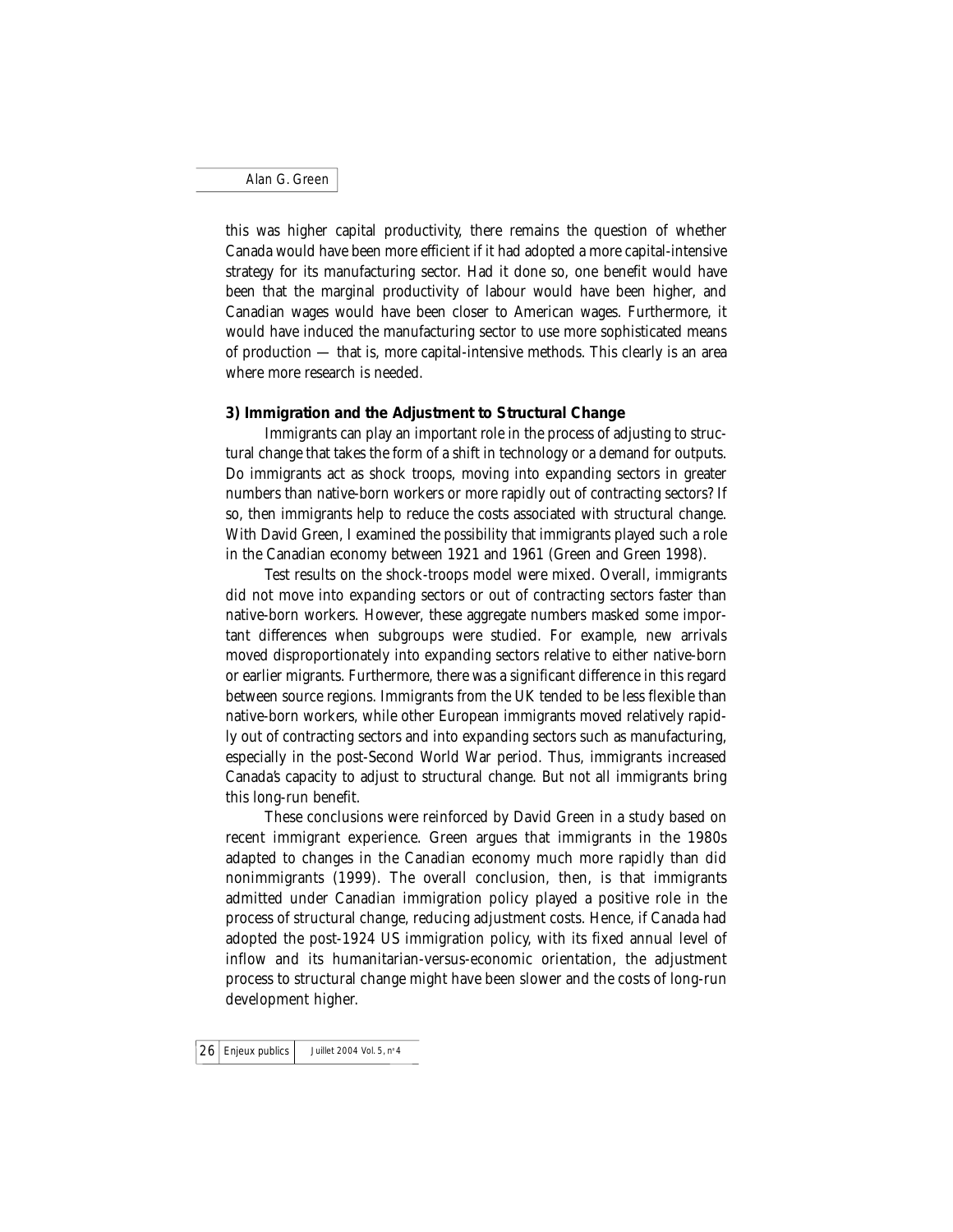## Conclusion

Our investigation of the question "What if Canada had adopted US immigration regulations?" points to the following outcomes:

- 1.A US-driven immigration policy would have imposed severe constraints on the ability of the Canadian economy to adapt to changes in external demand for its products and to respond to technological change. A small, open economy like Canada's must be highly flexible in order to minimize the costs of such adjustments. For this reason, Canada instituted a policy of absorptive capacity, admitting a flow of immigrants to meet the shortrun needs of a rapidly changing economy and slowing the inflow in periods of high unemployment to relieve pressure on the economy. The US, however, admitted a relatively small number of immigrants annually, regardless of the prevailing economic conditions. Therefore, had US immigration policy been implemented in Canada, it would have raised adjustment costs and lowered the standard of living.
- 2.Since the passage of the 1924 *Quota Act*, the main thrust of US immigration policy has been family reunification — in other words, it has a humanitarian rather than an economic focus. Canada has followed a very different path. After it established its first major set of immigration regulations in 1910, its immigration policy became centred on economic needs. For example, when Canada was in the process of transforming itself from a resource-exporting nation into an urban-industrial one during the late 1950s and the 1960s, immigrants provided the necessary skills. If Canada had followed a kinship model like that of the US, the country's structural transformation would have been severely hampered.
- 3.An independent immigration policy has allowed Canada to be innovative. The introduction of the point system in 1967 is a case in point. As Canada moved toward a universal, nondiscriminatory policy in the 1960s, it required an objective method of screening immigrants that was consistent with the needs of the country. Although the weights on these factors have changed over time, the point system has, in broad terms, shifted the composition of immigration more toward the requirements of the economy. Indeed, the system remains a key element of Canada's immigration policy. Because the US never adopted it, the benefits bestowed on the Canadian economy by the point system would have been lost if Canada had adopted US immigration regulations.

We should not take away from this counterfactual exercise the idea that Canadian immigration policy was the right policy in every set of conditions. The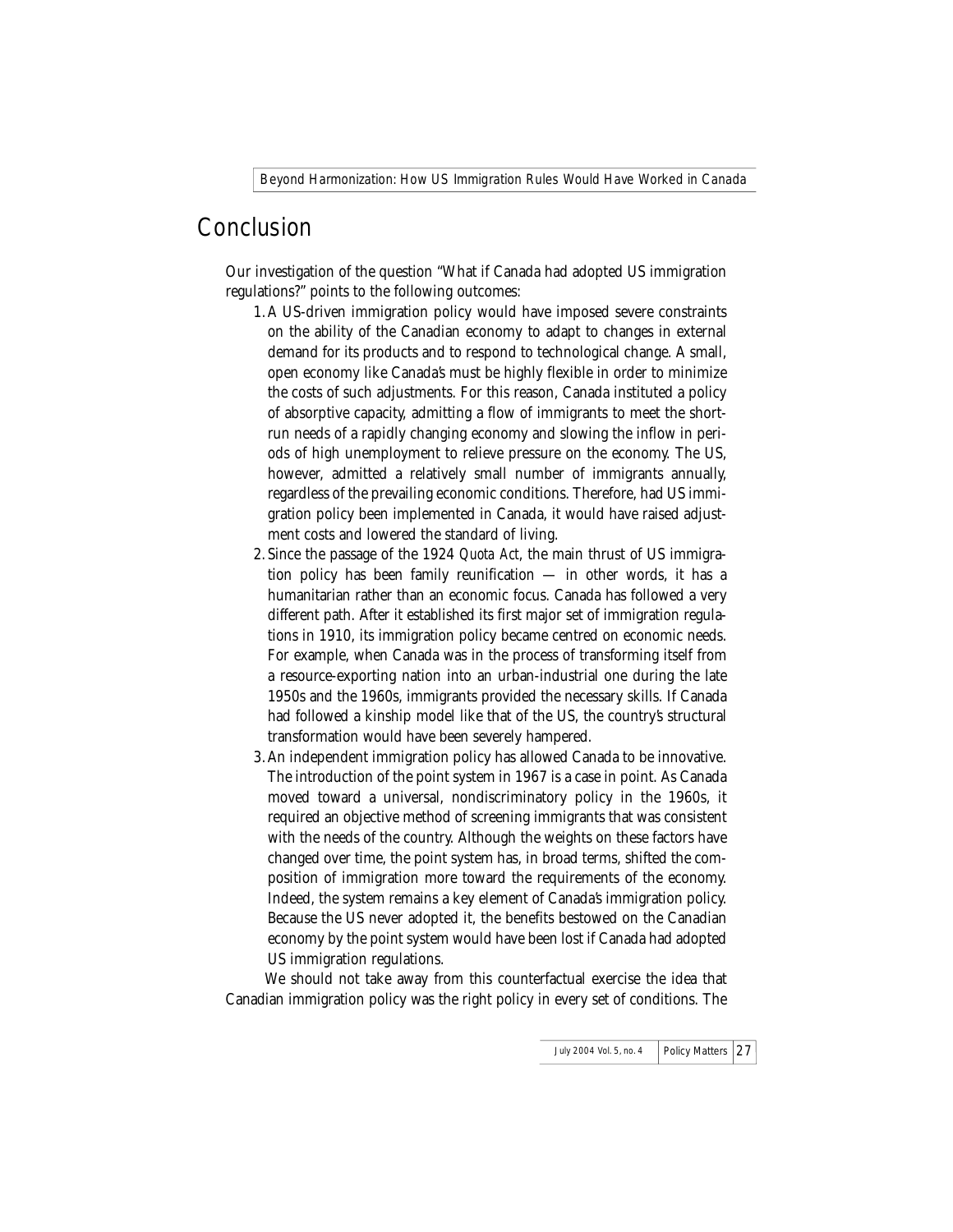flooding of the Canadian West with immigrants in the late 1920s created a pool of cheap labour, slowing down the onset of technological change (the substitution of tractors for horses). And when the manufacturing and service sectors began to open up, the exodus of workers from low-productivity farming into these higherproductivity sectors made the move toward new technology in agriculture even slower than it would have been if that move had been undertaken earlier.

Finally, what of the future? Would it matter if Canada adopted US immigration regulations today? As we enter the twenty-first century, the US is being forced to respond to the documented and undocumented migration streaming northward out of Mexico and Central America. Canada does not face such a problem. This flood of immigrants into the US has sparked anti-immigration sentiment in that country. Current Canadian immigration policy is oriented toward attracting young skilled workers and addressing the needs of the world's refugee population. The debate in the US over how to deal with the rising tide of unskilled workers may not yield a solution that is compatible with Canada's future social and economic needs. As immigration plays an increasingly important role in shaping Canada's future, it is imperative that Canadians maintain sovereignty over this vital area of national policy.

 $28$  Enjeux publics  $\vert$  Juillet 2004 Vol. 5, n° 4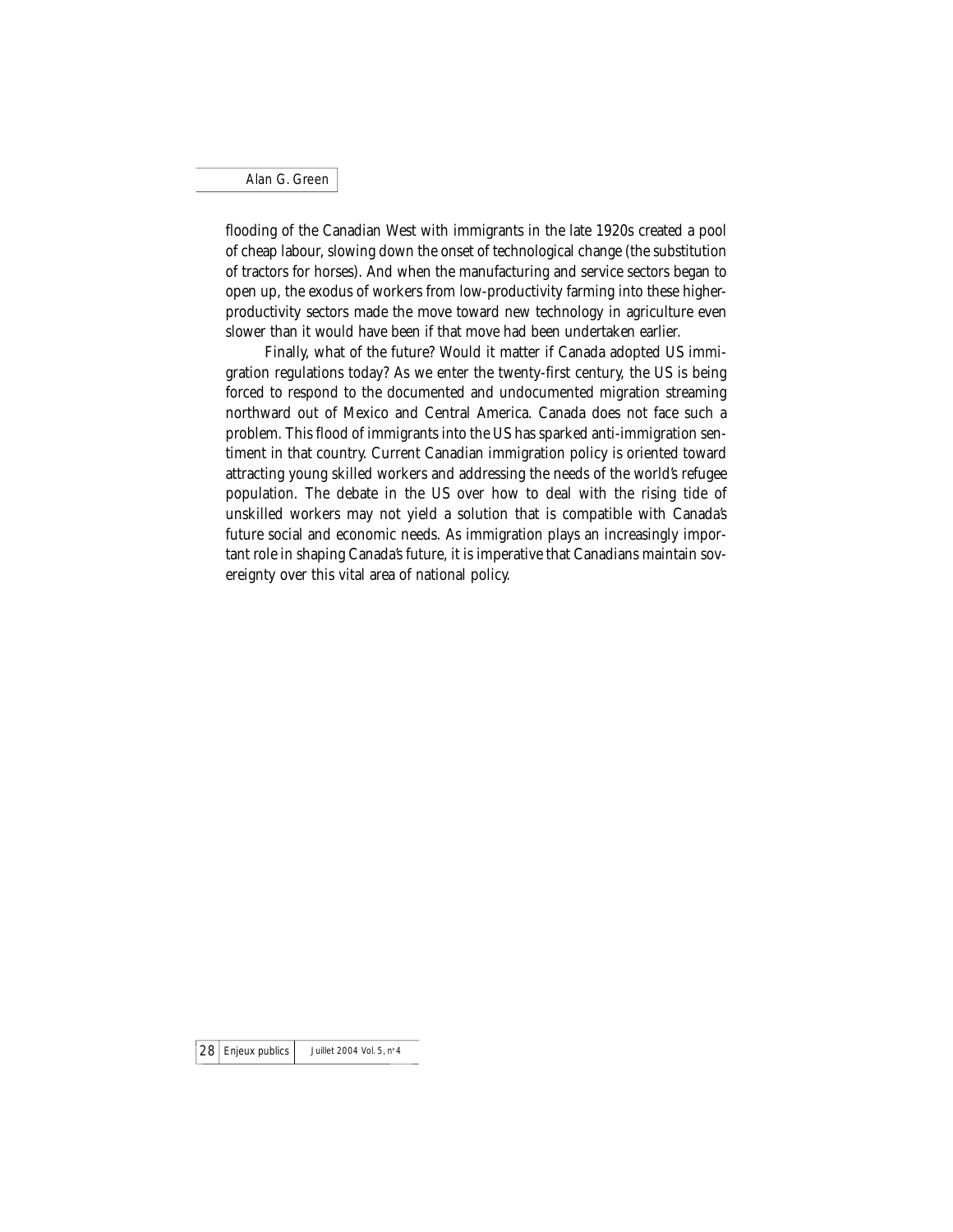Chambers, Edward, and Donald Gordon. 1966. "Primary Products and Economic Growth: An Empirical Measurement." *Journal of Political Economy* 74, no. 4: 315-32.

Dobson, Wendy. 2002. "Shaping the Future of the North American Space: A Framework for Action." *C.D. Howe Institute Commentary* 162. Toronto: C.D. Howe Institute.

Fishlow, Albert. 1965. *American Railroads and the Transformation of the Ante-Bellum Economy*. Cambridge: Harvard University Press.

Fogel, Robert W. 1964. *Railroads and American Economic Growth: Essays in Econometric History*. Baltimore: Johns Hopkins University Press.

Foreman-Peck, James. 1992. "A Political Economy Model of International Migration, 1815-1914." *Manchester School* 60, no. 4.

Gemery, Henry. 1994. "Immigrants and Emigrants: International Migration and the United States Labor Market in the Great Depression." In *Migration and the International Labor Market: 1850-1939*, edited by Tim Hatton and Jeffrey Williamson. London: Routledge, 175-99.

Goldfarb, Danielle. 2003. "The Road to a Canada-US Customs Union: Step-by-Step or in a Single Bound?" *C.D. Howe Institute Commentary* 184. Toronto: C.D. Howe Institute.

Goldin, Claudia. 1994. "The Political Economy of Immigration Restriction in the United States, 1890 to 1921." In *The Regulated Economy: A Historical Approach to Political Economy*, edited by Claudia Goldin and Gary D. Libecap. Chicago: University of Chicago Press for the National Bureau of Economic Research, 223-58.

Green, Alan G. 1976. *Immigration and the Postwar Economy*. Toronto: Macmillan.

——. 1994a. "International Migration and the Evolution of the Prairie Labour Market." In *Migration and the International Labor Market: 1850-1939*, edited by Tim Hatton and Jeffrey Williamson. London: Routledge.

#### References

——. 1994b. "The Political Economy of Immigration Selection in Canada, 1896 to 1930." Unpublished paper.

——. 2000. "Twentieth Century Canadian Economic History." In *The Cambridge Economic History of the United States, Volume III: The Twentieth Century*, edited by Stanley L. Engerman and Robert E. Gallman, 191-247. Cambridge: Cambridge University Press.

Green, Alan G., and David A Green. 1993. "Balanced Growth and the Geographic Distribution of European Immigrant Arrivals to Canada, 1900–1912." *Explorations in Economic History* 30: 31-59.

——. 1995. "Canadian Immigration Policy: The Effectiveness of the Point System and Other Instruments." *Canadian Journal of Economics* 28, 4b: 1006-41.

. 1998. "Structural Change and the Mobility of Immigrants: Canada, 1921- 1961." Paper presented at "Regions in Canadian Growth," March 15-16, Queen's University, Kingston.

——. 1999. "The Economic Goals of Canada's Immigration Policy: Past and Present." *Canadian Public Policy* 25, no. 4: 425-51.

Green, Alan, Mary MacKinnon, and Chris Minns. 2002. "Dominion or Republic? Migrants to North America from the United Kingdom, 1870-1910." *Economic History Review* 55: 666-96.

Green, Alan G., and G.R. Sparks. 1999. "Population Growth and the Dynamics of Canadian Development: A Multivariate Time Series Approach." *Explorations in Economic History* 36: 56-71.

Green, David. 1999. "Immigrant Occupational Attainment: Assimilation and Adjustment over Time." *Journal of Labor Economics* 17, no. 1: 49-79.

Hatton, Tim, and Jeffrey Williamson. 1994. "International Migration 1850-1939: A Survey." In *Migration and the International Labor Market: 1850-1939*, edited by Tim Hatton and Jeffrey Williamson. London: Routledge.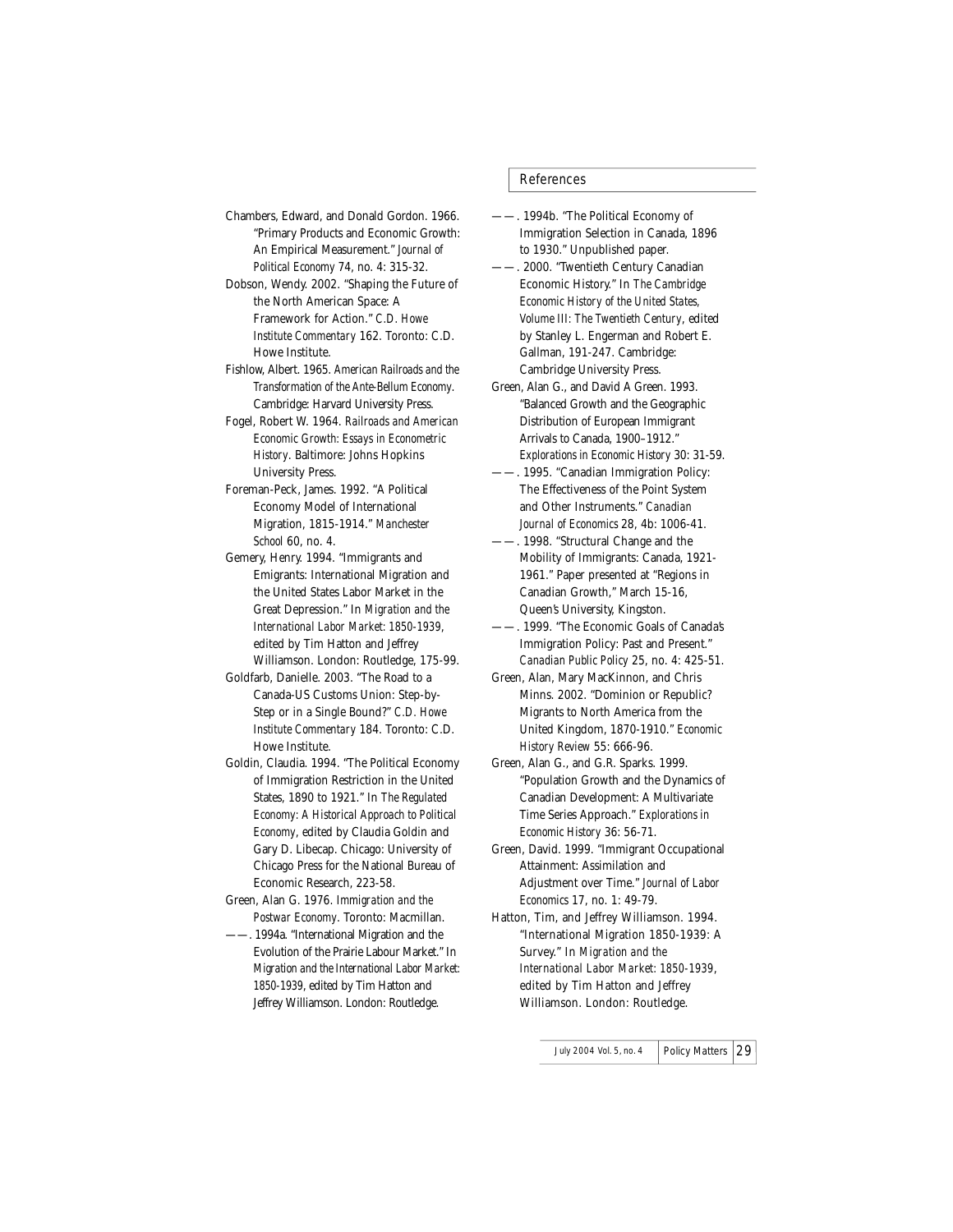#### References

- Hatton, Tim, and Jeffrey Williamson, eds. 1994. *Migration and the International Labor Market: 1850-1939*. London: Routledge.
- Keay Ian. 2000. "Canadian Manufacturers' Relative Productivity Performance, 1907- 1990." *Canadian Journal of Economics* 33, no. 4: 1049-68.

Lew, Byron, and Bruce Cater. 2001. "North American Immigration Policy of the 1920s and the Diffusion of the Tractor." Unpublished paper.

- O'Brien, Patrick. 1977. *The New Economic History of the Railways*. London: St. Martin's Press.
- Ramirez, Bruno, and Yves Otis. 2001. *Crossing the 49th Parallel: Migration from Canada to the United States, 1900-1930*. Ithaca: Cornell University Press.
- Reimers, David M., and Harold Troper. 1992. "Canadian and American Immigration Policy since 1945." In *Immigration, Language and Ethnicity: Canada and the United States*, edited by Barry R. Chiswick, Washington, DC: AEI Press.
- Timmer, Ashley S., and Jeffrey G. Williamson. 1998. "Immigration Policy Prior to the 1930s: Labor Markets, Policy Interactions, and Globalization Backlash." *Population and Development Review* 24, no. 4: 739-71.

 $30$  Enjeux publics Juillet 2004 Vol. 5, n° 4